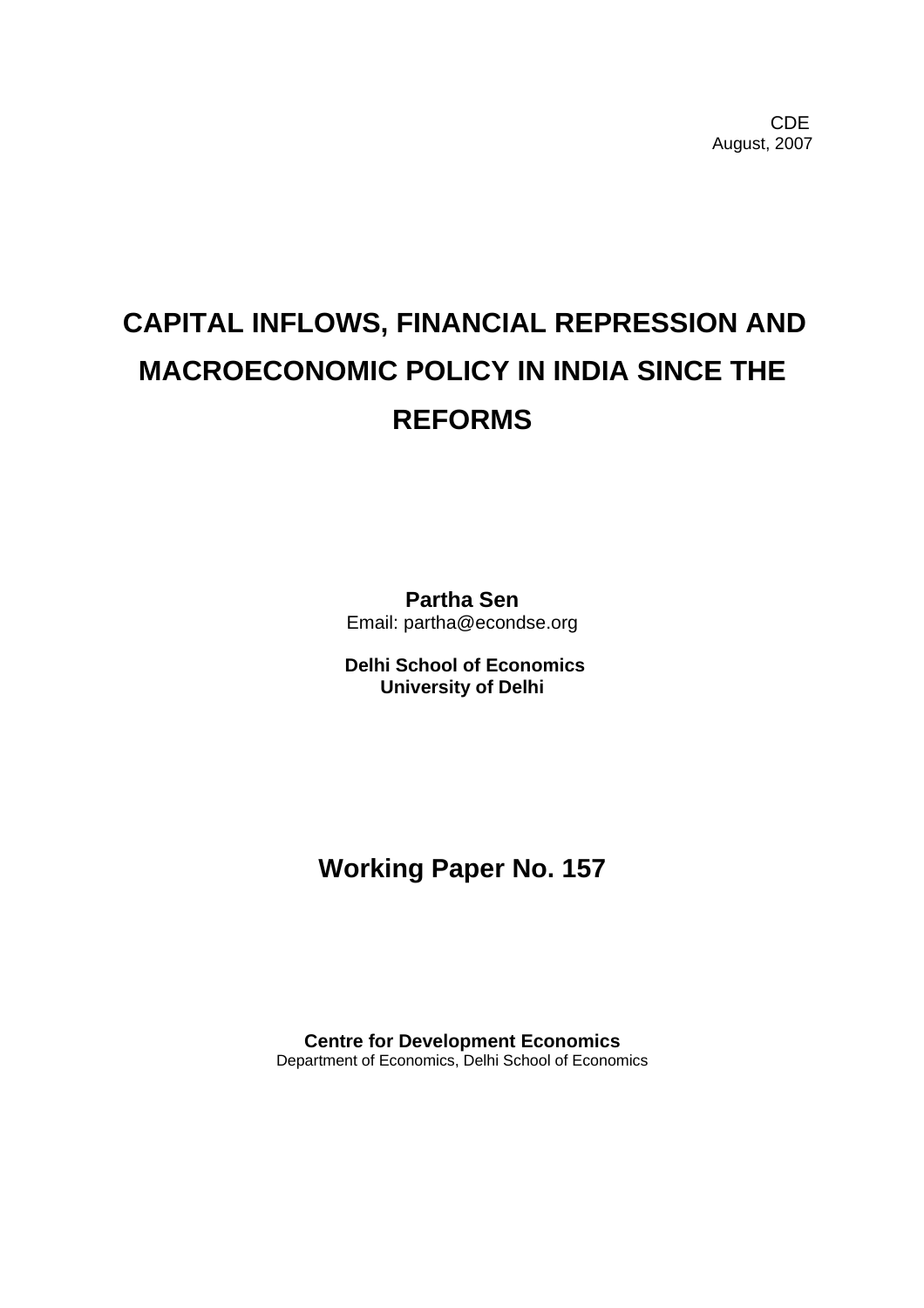# CAPITAL INFLOWS, FINANCIAL REPRESSION AND MACROECONOMIC POLICY IN INDIA SINCE THE REFORMS \*

Partha Sen Department of Economics Delhi School of Economics Delhi 110007 India

[partha@econdse.org](mailto:partha@econdse.org)

#### **Abstract**

Since the early 1990s the Indian economy has seen a considerable relaxation of controls, as a consequence of which it has witnessed unprecedented growth. This is especially remarkable in the external sector. In this paper I evaluate the progress made on the macroeconomic front and address the possibility of opening up the capital account of the balance of payments. I show that given the weakness in the financial sector and the government finances, it may be dangerous to speed up the process of opening up the capital account further.

**Key words**: Economic liberalization, financial repression, capital account convertibility

**JEL classification**: E58, F21, F32, F43

I am grateful to the Centre for Development Economics for providing research support and to Vineeta Sharma for research assistance. I have benefited from discussion on these issues with Partha Chatterjee, Errol D'Souza, Nira Goyal, Vijay Joshi, Kenneth Kletzer and Urjit Patel. The comments by a referee and Andrew Glyn has, hopefully, improved the quality of the paper.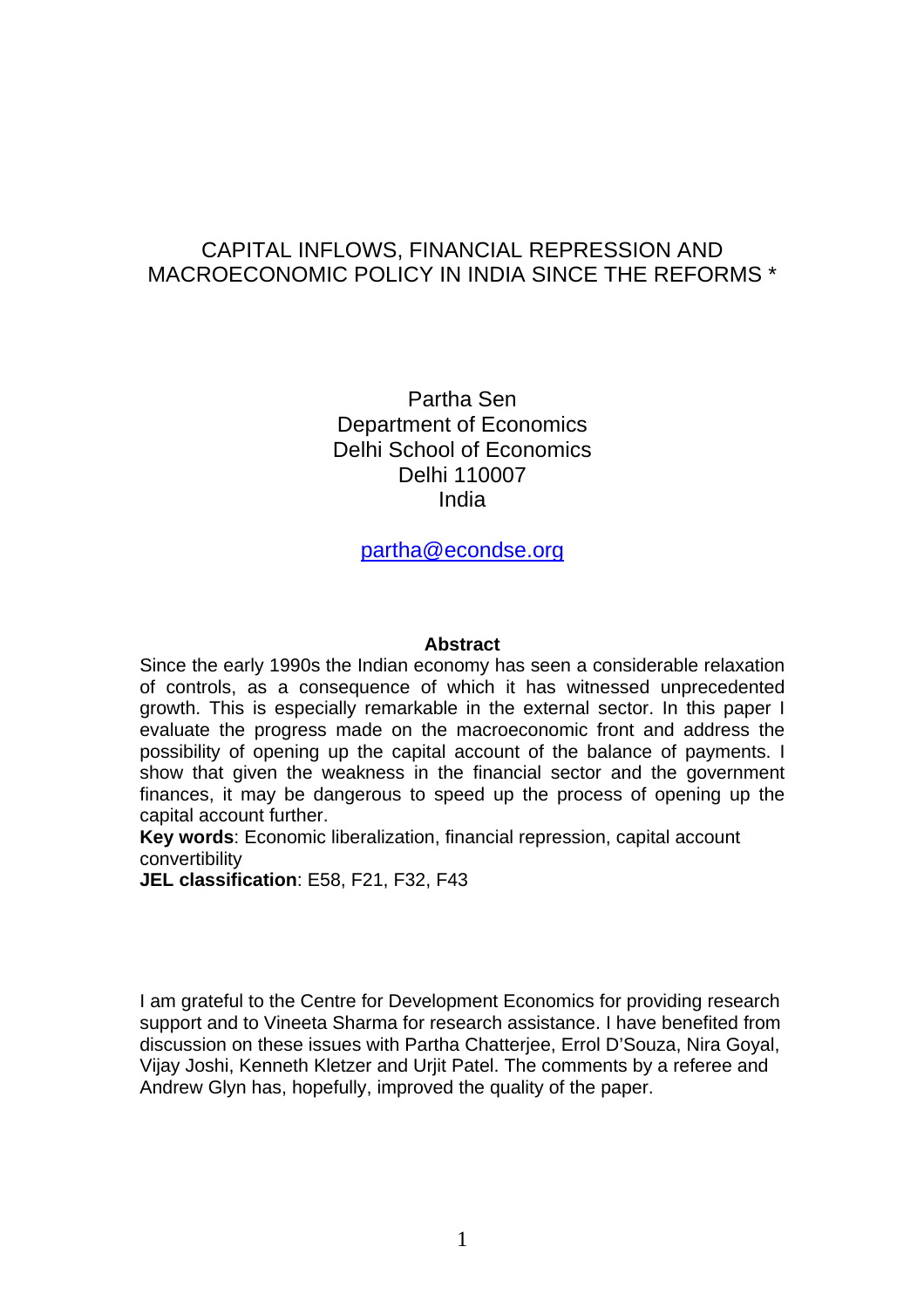#### **1. Introduction**

Soon after its independence from Britain in 1947, India embarked on a policy of growth based on import-substitution, with the state sector positioning itself on the "commanding heights" of the economy. Economic and political populism (and in its wake, financial repression) came a few years later. In the last fifteen years there has been a reversal of these policies (though not in full measure), and the Indian economy has opened up considerably to international trade and capital flows.

It is interesting to note that both the start of the previous episode of economic populism and the recent period of liberalisation (i.e., the end of populism), can be traced to macroeconomic crises that preceded them. The first macroeconomic crisis occurred in the mid-1960s when following a string of crop failures due to inadequate rainfall, the Indian government was forced to devalue the currency. In 1969, the then Prime Minister, Indira Gandhi, adopted a populist stance that marked a break with the tradition of conservatism in financial matters. Fourteen commercial banks, with assets in excess of Rs. 500 million, were nationalised. Another six, whose assets exceeded Rs. 2 billion, were added in 1980.

The legacy of populism was a large financial sector dominated by government-owned banks. The inefficiently run public sector manufacturing units making losses perpetually and large subsidies to politically-favoured lobbies, meant that the government started running large deficits and hence had a voracious appetite for funds. Recourse was, however, not taken to monetisation in a big way. Borrowing, and the consequent high interest payments, pointed towards using the banks to service the needs of the government rather than allowing them to engage in commercial lending. There were controls on interest rates (both borrowing and lending). Foreign exchange use was restricted and even the raising of capital by the private sector firms needed government permission.

At the beginning of the 1990s, following another macroeconomic crisis, India jettisoned this almost half-a-century of import-substitution and a quarter century of financial repression. The question naturally arose as to whether it would follow the industrialisation strategy adopted by the East Asian economies. Economists, especially of a liberal persuasion, point to these countries as success stories of an outward-looking strategy, in contrast to the inward-looking import- substitution strategy which was deemed a failure.

Macroeconomic modelling for developing countries is not an easy task. There is a body of accepted macroeconomic tools for developed countries but developing countries are too disparate in their economic structures -- almost reminding one of Tolstoy's observation that all happy families were the same but all unhappy families were unhappy in different ways. A recent study on the Latin American experience sums this up nicely (Calvo and Talvi (2006, p.1)): "Unfortunately, false starts and painful crashes have not given rise to a solid academic literature comparable to the one dealing with problems in the North.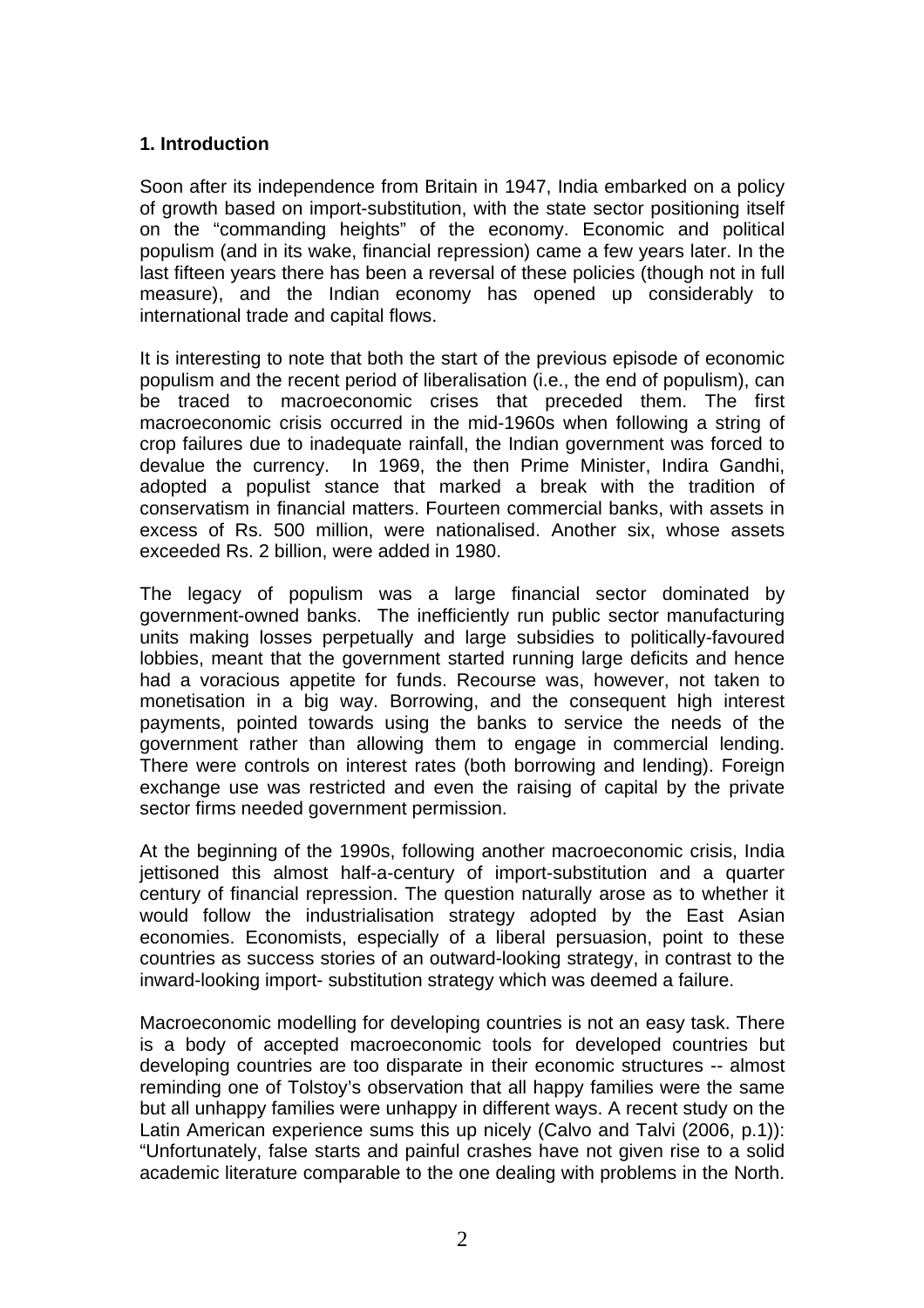Rather, the failure of a false start is quickly attributed to the skates used on the ice patch. Thus, for example, the Washington Consensus ignored the key role of high volatility of international capital markets."

Of course, as a consequence of the various macroeconomic crises in developing countries, some attention has been paid to the distinctive features of these economies. For instance, Mishkin (2004) lists the macroeconomic features of emerging market economies that make them different from those with developed capital markets: These are: "1) Weak fiscal institutions, 2) Weak financial institutions including government prudential regulation and supervision, 3) Low credibility of monetary institutions, 4) Currency substitution and liability dollarization; and 5)Vulnerability to sudden stops (of capital inflows)."<sup>1</sup>

Going back to the issue of an outward-looking industrialization strategy, it is important to realise that there were crucial difference among the countries in Asia that have successfully followed such a strategy. Japan and Korea had almost no foreign direct investment (FDI) flows, while others like Singapore, and later China, had these in ample quantities. The common policy conclusion that jumps out of these strategies is the almost mercantilist trade surpluses run by these countries and the absence of any portfolio flows, in the early stages of development. But, in sharp contradistinction to the fast growing economies in Asia, India liberalised both its current and capital account components of the balance of payments (the latter to non-debt inflows of all kinds with guaranteed repatriation). This in spite of evidence showing that those who opened their capital accounts to anything more than FDI quickly landed themselves in trouble as the Latin American experience (e.g., the Southern Cone experience of the early 1980s, the Mexican experience of the mid-nineties, or their more recent experience—the recent crisis is discussed in some detail in section 4 below) shows. Too much openness is, then, not so good. $2^2$  $2^2$ 

In this paper, I will analyse India's recent macroeconomic performance and suggest what a prudent policy stance might be. Lacking an acceptable structure, there is no unique "correct" policy stance. One has to try to be "sensible" in the light received economic wisdom. Unlike Latin America, there is no macroeconomic tradition in India—possibly because it has not been subject to recurring macroeconomic crises unlike Latin America. Another problem facing such an endeavour is that, unlike other countries, neither the

<span id="page-3-0"></span> $1$  Mishkin (2004) p.5. Of these, we shall see below that only the first and the second fit the Indian policy stance to date. Its monetary authority never resorted to monetization in a big way, so the third feature does not apply. And its capital account, so far, has not been sufficiently open for the fourth and the fifth points to apply.

<span id="page-3-1"></span> $2^{2}$  Broner and Rigobon (2004) look at twenty-three developed and thirty-five emerging market economies and find that capital flows to the emerging market countries are 1.79 times more volatile than those to the developed countries, while the (left) skewness (that is, proneness to crises) is 1.5 times as high. In addition to "fundamentals," emerging market economies experience more contagion and persistence. Since their (annual) data goes back to 1965, it probably understates the volatility.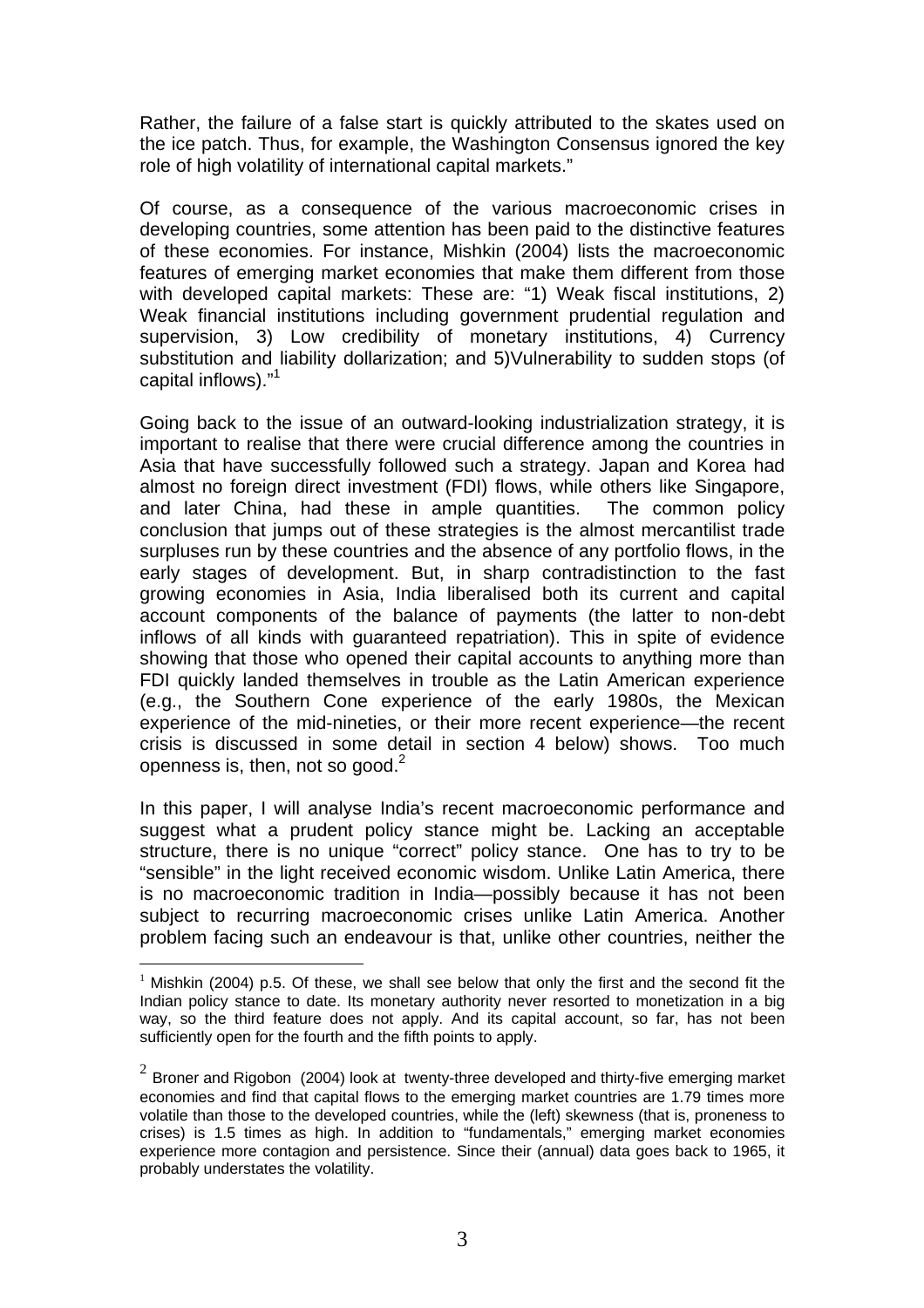Reserve Bank of India nor India's Ministry of Finance has a macroeconomic model that policy is based on. Periodically they do appoint "high-powered" committees but the quality of these reports leaves something to be desired. $3$ 

The rest of this paper consists of three sections. The next section provides the background to India's liberalisation experience and discusses, in some detail, the fiscal policy and the banking sector problems. These could prove to be potential sources of trouble as India mulls opening up the capital account. At the very least, the fact that these sectors are not exactly in the pink of health should lead to a more cautious approach when approaching the issue of a fully open capital account. The third section discusses the Indian experience with capital flows to date. The final section discusses what should be done in the light of the analysis of the previous two sections. Here I borrow heavily, but selectively, from the existing literature on the pros and cons of capital account convertibility.

#### **2. Economic Growth, Fiscal Policy and the Financial Sector**

Macroeconomic policy-making came into its own in India during the 1980s as government controls on economic activity were progressively removed. This was a period of relatively high growth accompanied by rising fiscal deficits. As in many other emerging markets, financial repression was used by the government to corner a high proportion of savings to meet its demand for funds.<sup>4</sup>The banks were required to hold, in addition to the usual Cash Reserve Ratio (CRR), a certain percentage of their assets in the form of government securities, known as the Statutory Liquidity Ratio (SLR). Borrowing and lending rates were administered rather than market determined. A certain proportion of lending had to be directed towards the "priority" sectors—mainly agriculture and small-scale industry. Accounting standards were very lax—income was based on accrual rather than cash received. Unsurprisingly, therefore, at the beginning of the liberalisation of financial markets in the early 1990s, about 24 percent of advances were nonperforming and only about half of the state-owned banks made positive profits. In the primary market (until 1992), firms had to obtain permission from a body called the Controller of Capital Issues (set up immediately after independence in 1947), which decided the amount and the price of the primary issue. [5](#page-4-2)

The second half of the 1980s was different from the preceding years since independence in that real exchange rate targeting was practiced with a view to improving the country's export performance. The real effective exchange rate was allowed to depreciate by 30 per cent between 1985-86 and 1989-90. This was brought about by a nominal depreciation of about 45 per cent over

<sup>-&</sup>lt;br>3  $3$  I will give some examples below.

<span id="page-4-1"></span><span id="page-4-0"></span> $4$  Kletzer (2004, pp21-22) calculates implicit interest subsidy on public debt and seignorage at an average of 8.2 per cent of GDP over the period 1980-93.<br><sup>5</sup>. See San (2001) for a further disquasion of this period.

<span id="page-4-2"></span>See Sen (2001) for a further discussion of this period.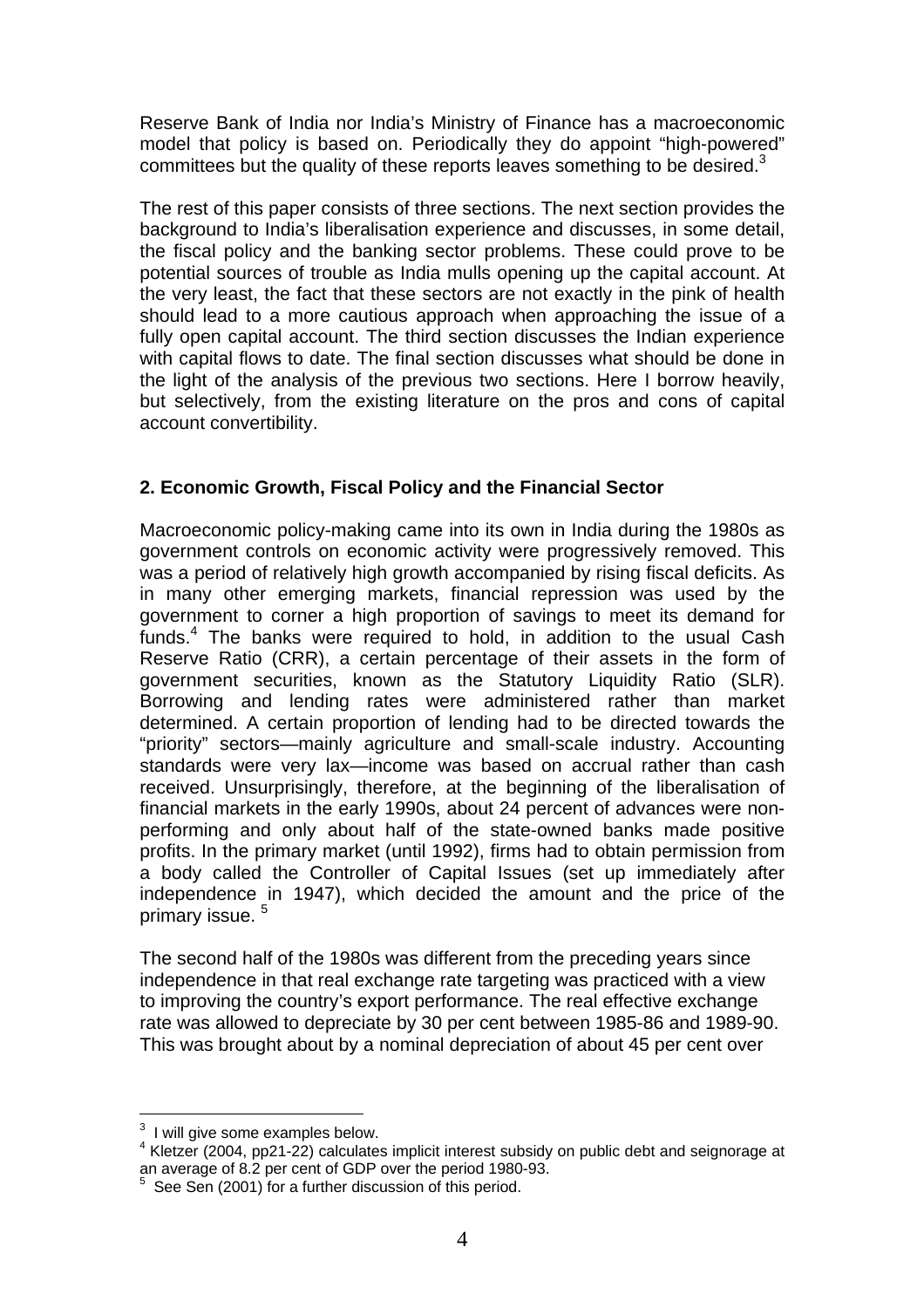the same period. If allowance is made for tax breaks and other subsidies to exporters, the real depreciation could be as high as 40 per cent.<sup>[6](#page-5-0)</sup>

During this period exports rose at an annual rate of five percent and imports (which were also liberalised somewhat) at eight per cent. By 1990-91 the fiscal deficit had ballooned to 8.4 per cent of GDP and the current account deficit to 3.1 per cent of GDP. The Gulf War in 1990 showed how fragile the macroeconomic balance in India was at the time—the shock was temporary and at most amounted to one per cent of GDP--but caused a full-blown balance of payments crisis.

The government appointed two committees to examine ways to reduce financial repression. The first appointed by the Reserve Bank of India (RBI), India's central bank in 1985, known as the Chakravarty Committee, recommended market-related interest rates be paid on debt, and reductions in CRR and SLR, and the creation of a market for debt. The other committee, popularly known as the Narsimham Committee, was set up by the Government of India in 1991. It made recommendations to make the banking system more competitive and, more importantly, more transparent. To this end, it recommended that the SLR should be brought down to 25 percent (from 38.5 percent), the interest paid to banks on CRR should be increased, government-owned banks be allowed to raise equity from the capital markets, and the imposition of Basle (Basle I) norms with a CRAR of 8 percent. On the important issue of privatisation of government-owned banks, the Committee recommended that they be given autonomy rather than privatised since it believed that "issues of competitive efficiency and profitability were ownership neutral". Although it is not clear as to the exact reason, privatisation was seen as a move away from social sector responsibilities of the banking system.

(See Table 1)

The movement of some macroeconomic indicators since the early 1990s can be seen in Table 1. The growth rate of the economy is quite impressive (industrial growth has also been fairly robust) and inflation, in recent years at least, very reasonable. The current account of the balance of payments also does not give any cause for worry.

The improved performance of the financial sector, and in the macroeconomic scenario generally, in the years following the crisis of 1990 is due to the farreaching changes introduced by the government. It has, in the light of the recommendations made by the Chakravarty and Narsimham Committees, progressively relaxed interest rate ceilings, reduced the SLR requirements of banks, and actively encouraged a domestic market in government debt instrument. The entry of foreign banks and domestic private banks was

<span id="page-5-0"></span><sup>-&</sup>lt;br>6  $6$  See Joshi and Little (1994), Chapter 7 for an account of the macroeconomic developments in this period.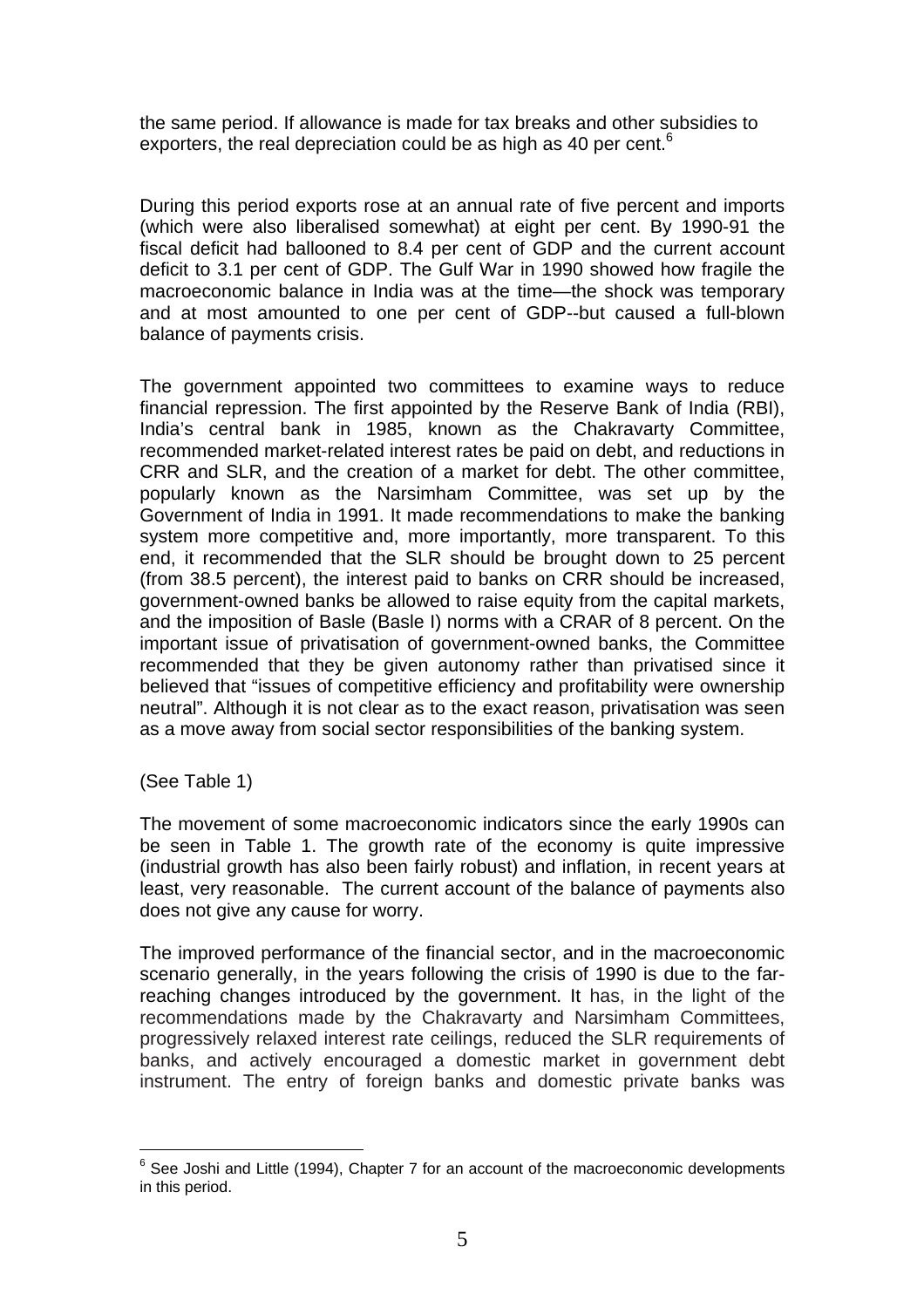encouraged.<sup>[7](#page-6-0)</sup> The product (though not the labour) market was freed of governmental regulations, the Securities and Exchange Board of India (SEBI) was set up in 1988 and given statutory powers in 1992. Screen-based trading was introduced in the stock market known in the past for its murky dealings. In the external sector, tariff rates were lowered, restrictions on foreign exchange transactions (on the current account) <sup>[8](#page-6-1)</sup>eased and foreign direct investment (FDI) liberalised. On capital inflows, it kept a lid on short-term (potentially volatile) flows but gave permission for full outflows associated with inflows (i.e. principal, interest, dividends, profits and sale proceeds). External commercial borrowing has been relaxed but is regulated with respect to maturities and interest rate spreads. As things stand today, inflows of most varieties have been fully liberalised. Outflows by corporate entities and banks have been considerably freed of controls. Only possible outflows by individuals are restricted.<sup>[9](#page-6-2)</sup>

A salutary reminder is in order before moving on to discuss some of the macroeconomic challenges facing the Indian economy in detail. In spite of great strides that India has made in terms economic growth in the last decade and a half, in terms of employment it still remains primarily an agricultural economy, with the sector accounting for over sixty percent of employment and a fifth of its GDP. The services sector contributes to over 55 percent of GDP. Thus textbook monetary and fiscal policies, insofar as they are discussed in terms of investment, inventories etc., cater to only about a quarter of its GDP.

Returning to the burning issues, it is the case that apart from the restrictive labour laws (the discussion of which will take us too far afield), the two areas where not much progress has been made are government finances and commercial banking. We shall see that these are interlinked. And we argue that given these problems, it is not a propitious time to liberalise the capital account any further.

(See Table 2)

Table 1 provides the figures on the non-performing assets (NPAs) of the commercial banks while Table 2 provides some data on public finance. The central and the provincial (state) governments continue to run large deficits- the combined fiscal deficit of the Centre and the states was 7.5 percent of GDP in the last two vears down from ten percent four vears back.<sup>10</sup>The deficits now have to be financed with more deregulated market-determined interest rate--fortunately for the government, global interest rates have been low (even in the recent oil price rise period) and so are the domestic rates.

<span id="page-6-0"></span> $<sup>7</sup>$  The government–owned banks still continue to be in a pre-eminent position, accounting for</sup> over 80 percent of bank deposits and over 60 percent of all assets of the financial sector.<br><sup>8</sup> Judie aigned Article VIII of IME's Articles of Assessment in 1994.

<span id="page-6-1"></span>India signed Article VIII of IMF's Articles of Agreement in 1994.

<span id="page-6-2"></span> $9$  Restrictions on the flow of capital have used two broad types of control mechanisms: (a) which distinguishes between transactions—implemented e.g., in Chile, Argentina, and (b) which differentiates between domestic residents and others--the strategy followed in India and South Africa--with domestic residents being forbidden from participating in certain transactions. This almost inevitably this translates in liberalizing inflows first, and then outflows.

<span id="page-6-3"></span> $10<sup>10</sup>$  As a measure of governments fiscal health, it is far from perfect e.g., because it includes privatisation proceeds as revenue rather than it being "below the line".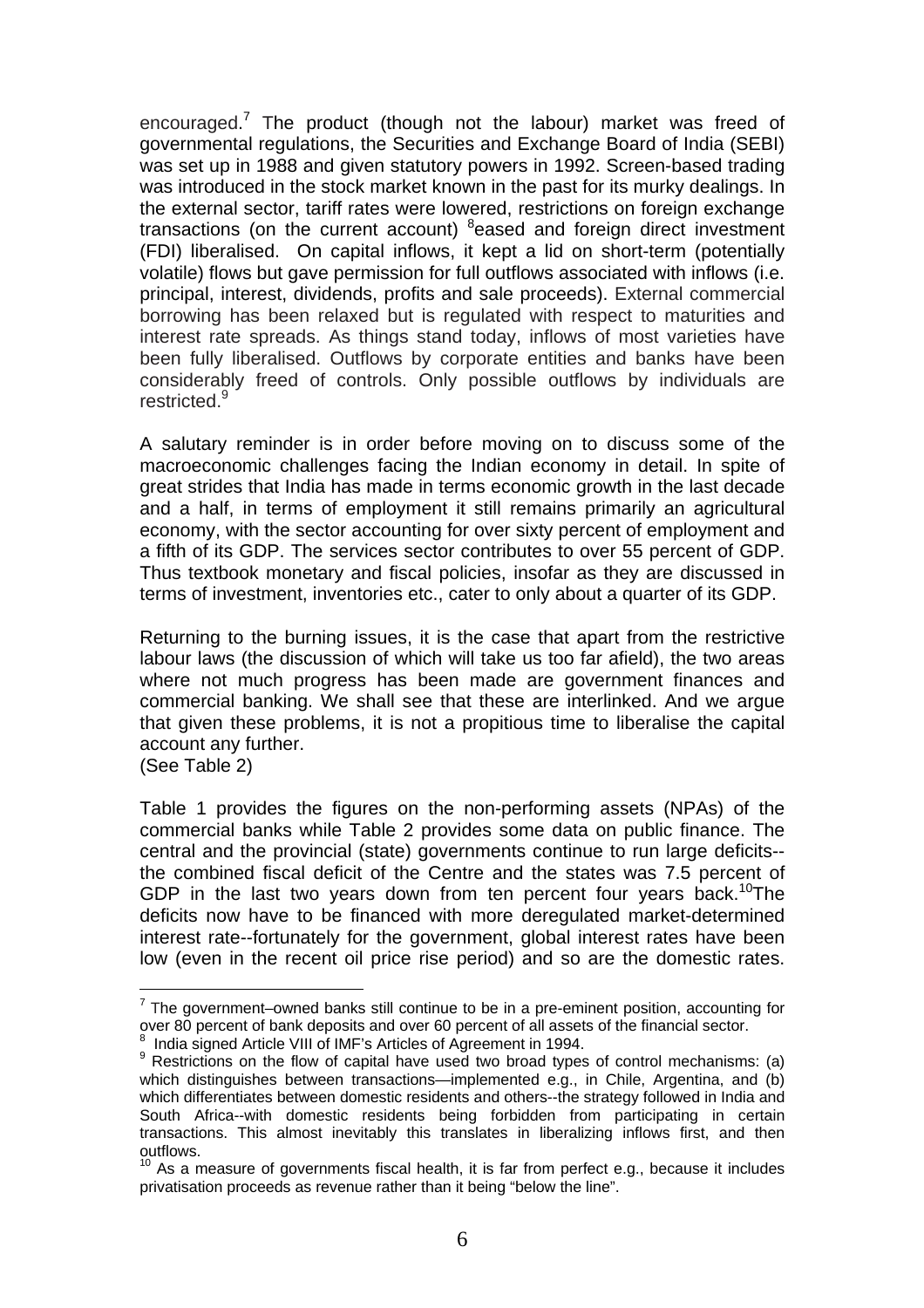The noteworthy feature of the recent deficits is the high interest payments almost four percent of GDP currently, down almost one percent from its peak four years back--and the continuing revenue deficits. The government's capital formation continues to be low, implying that the deficits are due to current consumption rather than investment.

There is a Fiscal Responsibility and Budget Management Act (FRBMA) passed by the Parliament in August 2003. As amended in July 2004, it seeks to reduce the fiscal deficit of the Centre to 3 percent of GDP by 2008-09 and also to balance the revenue deficit. It also proposes annual reductions in these deficit measures. Buiter and Patel (2006) discuss these proposals at length but are not very sanguine about the prospects of these targets being achieved.

Kletzer (2004, p. 243) points out that the budget figures of the central and state governments give an incomplete account of the liabilities of the public sector. There are unfunded pension liabilities, various contingent liabilities and the government guaranteed debt issued by public enterprises.<sup>11</sup>Inclusion of these liabilities increases the consolidated deficit by between 1.0 and 1.5 percent of GDP. There are other explicit debt guarantees e.g., borrowing through special purpose vehicles for irrigation projects, and lending by banks and other non-bank financial institutions under state guarantees. The total contingent guarantees of the state and central governments are estimated to amount to 11.5 percent of GDP for 2002–03.

In an economy where the government is a large borrower and owns a large part of the banking system, to expect these banks to respond to commercial consideration over those of its owners is to expect too much. So while there has been a very dramatic reduction in the CRR, the SLR continues to be 25 per cent. It is also true that while the fiscal situation has a bearing on the health of the banks, the possible failure of banks (even privately-owned ones) could have an equally important effect on the fiscal deficit. This would work through deposit insurance and/or a "too big to fail" policy.<sup>12</sup> It has been stressed by many commentators<sup>13</sup> that government ownership of banks gives rise to regulatory forbearance and anticipating this, the banks make no attempts at hedging risks--the participants see no downside risk even if insolvency is possible.<sup>14</sup> Buiter and Patel (2006) note that the problem of information asymmetry is aggravated that increases, rather than lowering, financial fragility.

Therefore, the government-owned banks continue to behave in an oligopolistic manner. There are floors on short-term deposits (and the banking

<span id="page-7-1"></span><span id="page-7-0"></span>

<sup>&</sup>lt;sup>11</sup> The largest of these are losses of the State Electricity Boards.<br><sup>12</sup> Regulatory forbearance and state ownership of the banking sector implies hidden contingent liabilities for the public sector.<br><sup>13</sup> See e.g., Joshi and Little (1994), Sen (2001), Kletzer (2004), Buiter and Patel (2006)

<span id="page-7-2"></span>

<span id="page-7-3"></span> $14$  It is interesting to note however that following the collapse of a private bank, the depositors were compensated but not the owners.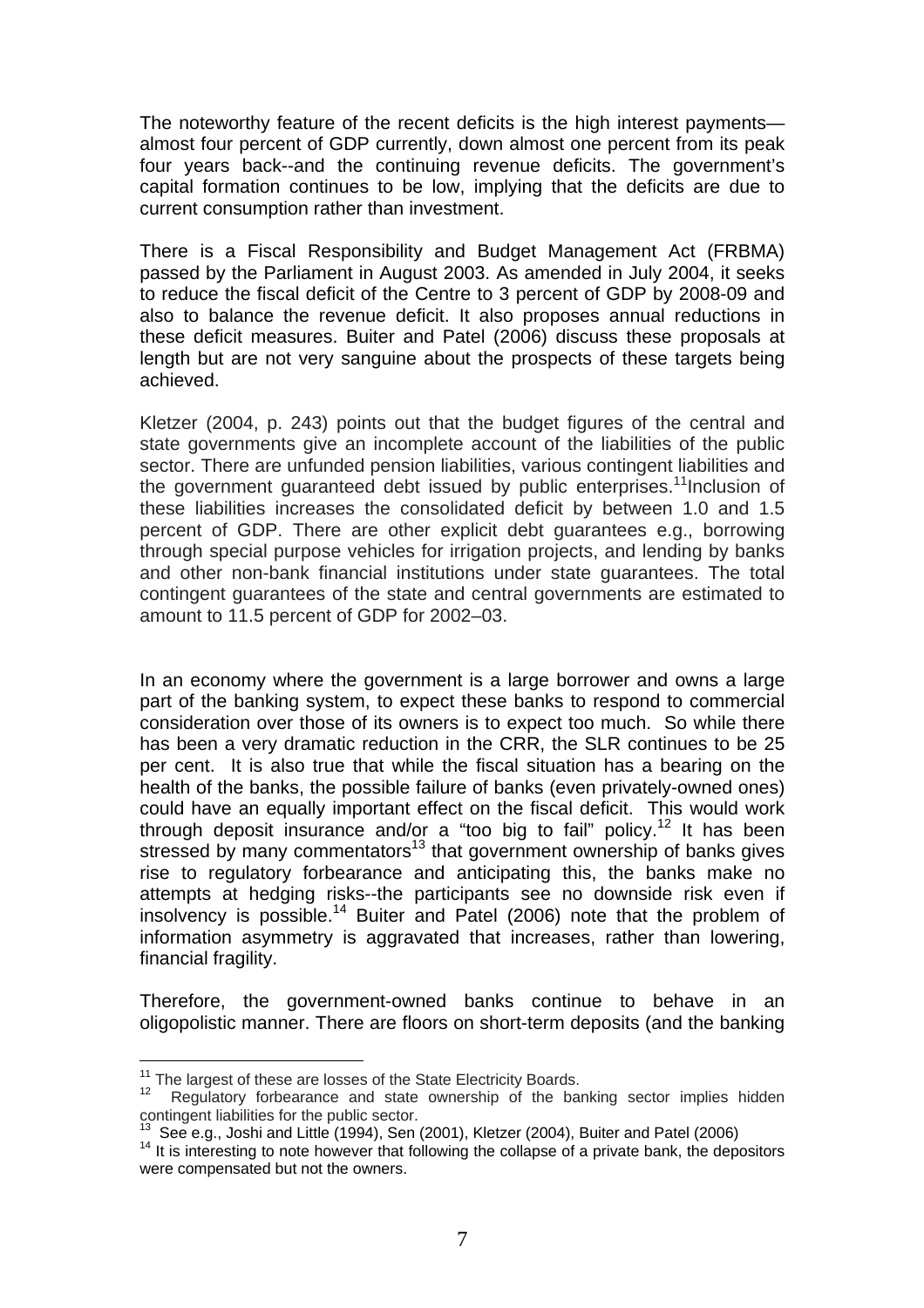sector constitutes well over sixty per cent of the financial sector) and high administered rates on certain categories of deposits (e.g., small saving instruments). On the lending side there are still guidelines for the priority sectors, including small scale industry. Projects under implementation are still not classified as NPAs even if interest and repayments are six months overdue.

As an example of regulatory forbearance take the recent rise in interest rates following the increase in the price of (imported) oil. Government securities held by banks whose market value would have taken a hit were reclassified as held to maturity! This, when the same banks had made huge profits on their treasury operations in the years immediately preceding, when interest rates were low. In those years SLR eligible securities constituted as much as 45 percent of their assets (25 percent being the minimum requirement). In a commercial environment if the banks were holding fixed-interest-rate public debt, they should have hedged against interest rate fluctuations by either issuing deposit liabilities with inflexible interest rates or by trading in interestbased derivatives.

Protestations to the contrary notwithstanding, the public assume rationally that in the event of trouble the government would bail out the financial sector. Hence regulation is essential to ensure that a crisis when it occurs is not magnified by a large number of these off-budget liabilities that become onbudget. If this were to happen, especially with an open capital account, agents would assume (and these would be self-fulfilling) that the (current and future) budget deficits would be monetised.

Thus the presence of capital controls enables the government to pre-empt domestic savings for funding its deficits. India's external debt-to-GDP ratio was 15.8 percent in 2006, 31.5 percent of which consisted of borrowing on concessional terms (and only 7 percent of the external debt was short term). Thus most of the public debt was held internally**.** 

Capital controls then ensures that the government does not have to resort to monetisation. Opening the capital account would raise the cost of borrowing for the government since preemption of domestic financial savings would now not be possible. This would put further pressure on government finances. Thus "India's increasing public debt-to-GDP ratio must eventually lead either to fiscal reform to close the fiscal gap, or to monetization of public sector budget deficits, or a combination of the two. Liberalization of international financial transactions will raise pressure for inflationary monetary growth and make the need for fiscal reform more urgent." (Kletzer (2004) p. 249).

Buiter and Patel (2006) (p. 28) sum up the situation thus: "…the combination of fiscal excess….with financial repression and distortions in the formal financial system and with poor investment choices by publicly-owned financial institutions weakens the quantity and quality of private investment and this retards growth."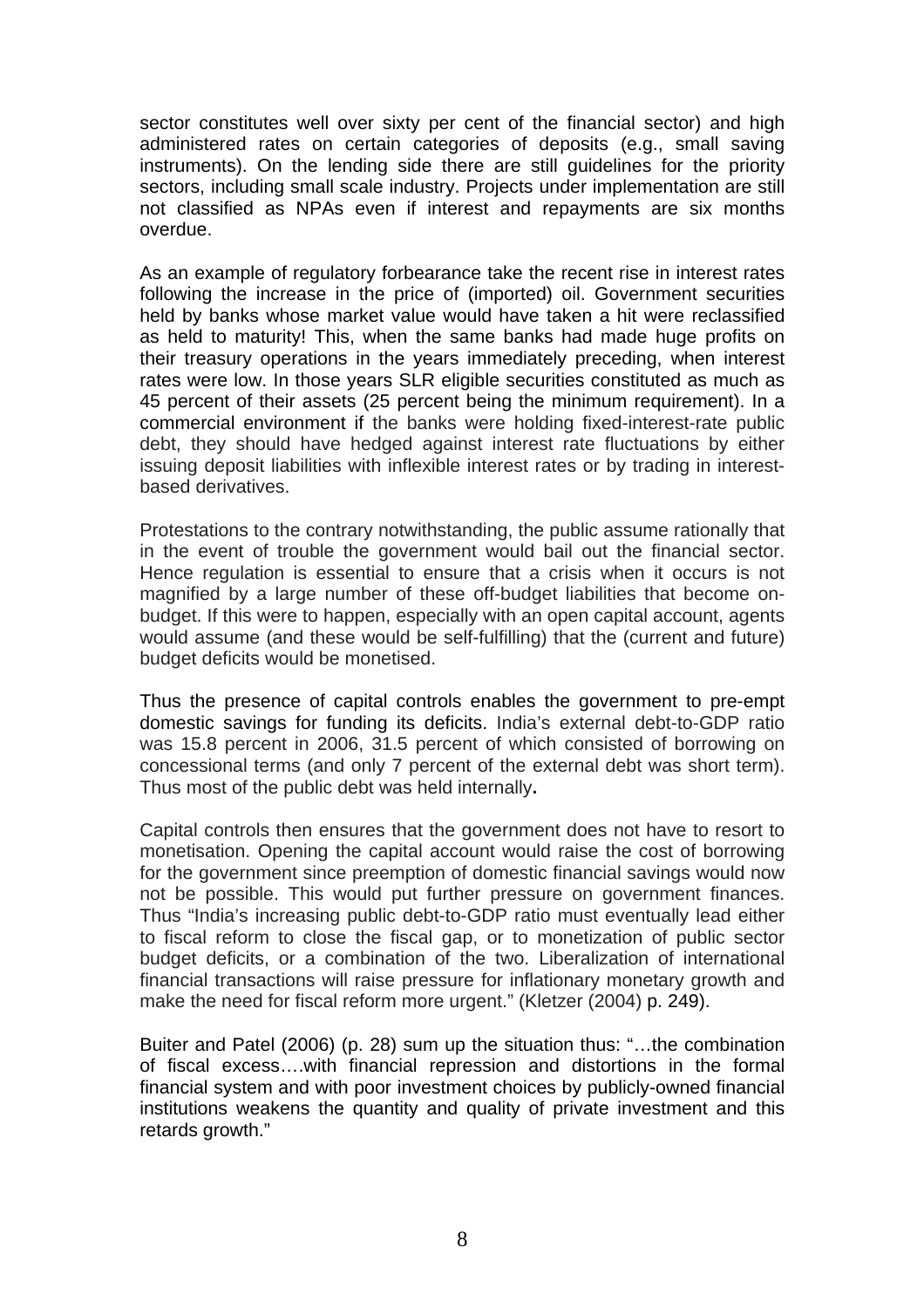To conclude, then, in a scenario such as the one painted above, there are three reasons why capital account convertibility may not be a good idea--later on we will look at the macroeconomic development strategy and pose further questions about the desirability of opening up capital accounts in emerging economies. The first two are those discussed above viz. the government's fiscal deficits and the public debt, and the weakness of the financial sector cast doubts on the ability of the economy to handle inflows. The third reason is the ability of this sector to handle outflows as these are liberalised. Outflows will take away the captive domestic financial market used to preempt financial resources to meet the government needs. The budget deficit could then be transformed into a current account deficit and, accompanying the expectations of monetisation, possibly cause a large depreciation. Thus the attraction of a liberalised capital account recedes when we take into account the heavy distortions implied by the history of financial repression.

#### **3. Capital Flows and Monetary Policy in the last decade and a half**

In this section I look at the details—somewhat uncritically, saving the contentious issues for the next section--of the Indian monetary policy, with the constraints imposed by a more open capital account, since the start of liberalisation. As mentioned in the preceding section, international trade was freed of a lot of controls since the process of liberalisation began. The rupee is now convertible on the current account. Capital inflows (except for shortterm debt) have been liberalised—these have seen the removal of quantitative restrictions and increasing the size of flows that are automatically approved. There are no bars to the repatriation, both the principal and returns, on these inflows. Outflows have been liberalised for banks and industry but still remain illiberal for individuals.<sup>[15](#page-9-0)</sup>

(See Table 3)

Table 3 shows the evolution of various indexes of exchange rate since 1993- 94. As the first column shows, in nominal terms the rupee has depreciated steadily against the US\$ (by over fifty per cent by 2002-03, before appreciating by about 8 per cent over the next three years). The second column shows that the depreciation was much less against a broad aggregate of currencies (a fall in the index denotes a depreciation of the rupee). The final column reveals the interesting fact that rupee in real terms has not moved much against a 36 currency export-weighted basket. There are periods of appreciation (in the first five years since 1993-94, followed by some real depreciation, but finally ending with a real appreciation. Thus the nominal depreciation more or less exactly offset inflation differentials between India and its trading partners over this period.

Lest one jumps to the conclusion that purchasing power parity holds between India and its trading partners, it has to be pointed out that the nominal

<span id="page-9-0"></span><sup>&</sup>lt;sup>15</sup> A distinction is made between Indians resident in India and the non-resident Indians (NRIs). See Joshi and Sanyal (2004) and Sen (2002) for details.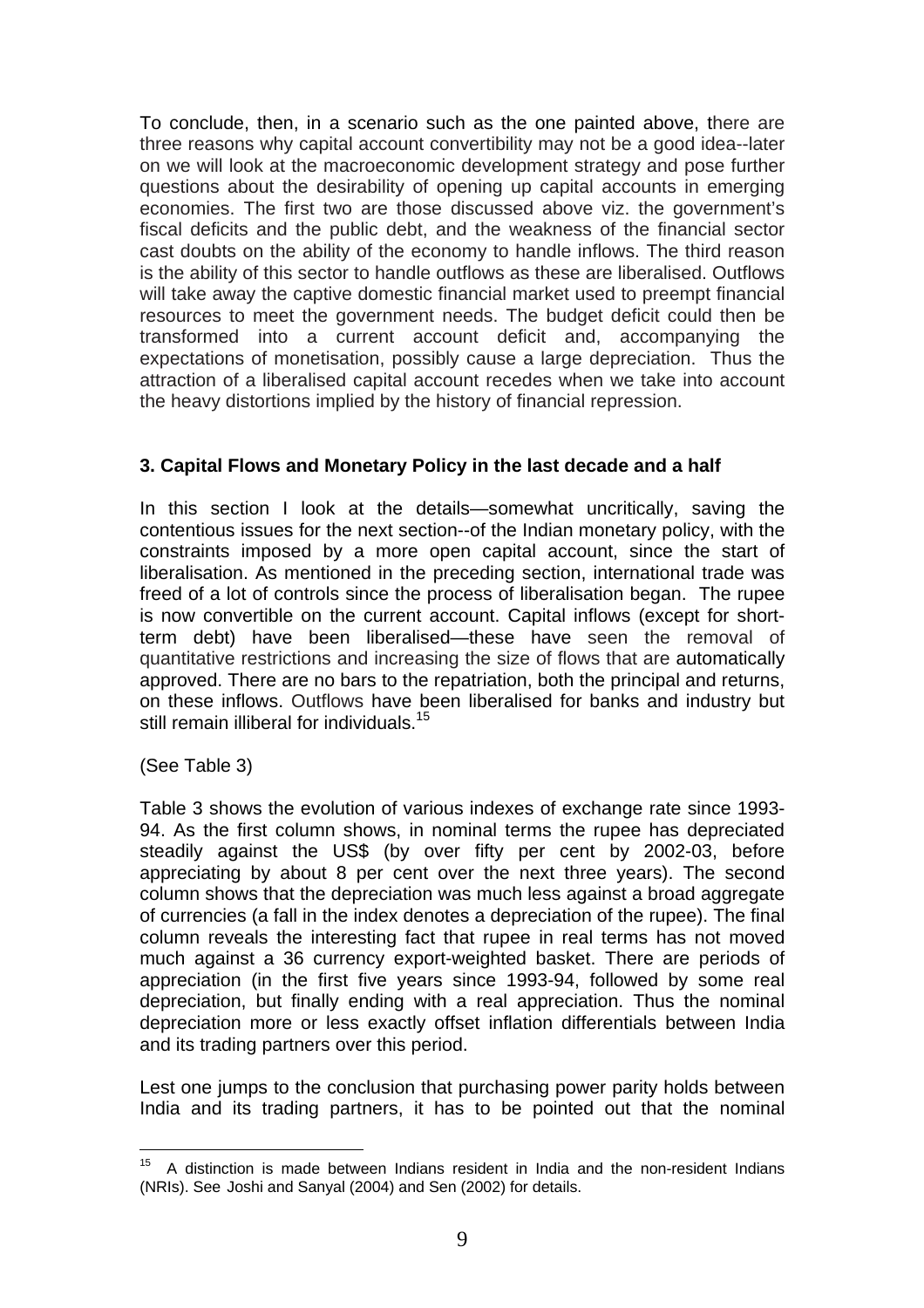exchange rate was managed by the RBI through regular intervention. This took the form of a sterilised intervention. The RBI bought foreign currency and then reversed the increase in high-powered money by selling government securities. Because of pervasive capital controls, the RBI was able to perform sterilisation.<sup>16</sup> This policy, while immensely successful to date in insulating the real exchange rate and the economy from capital flows, is not without costs. Effectively, the RBI is exchanging low return foreign exchange holdings for high interest government bonds—this is the quasi-fiscal costs of sterilisation. This policy would become untenable as the RBI continues to accumulate foreign exchange reserves and thus driving up interest rates

Through sterilization the RBI was able to prevent a "Dutch Disease" type of a situation from occurring. The "Dutch Disease" refers to a scenario where the inflow of financial capital causes a real appreciation and squeezes the traded goods sector.<sup>17</sup>

(See Table 4)

Table 4 shows the sources of high-powered money growth. The foreign assets of the reserve bank grew faster than reserve money in all the years barring four since 1993-94. Since 2004 the RBI's holding of foreign exchange has exceeded reserve money (i.e., its holding of government debt is negative).[18](#page-10-2) The RBI now holds more than adequate foreign exchange reserves for normal contingencies<sup>19</sup>--in October of 2006, the reserves stood at US \$ 166.2.billion. Between 2002 and 2004 these reserves covered over one year of imports, falling to about ten months in 2005. Thus the social benefit to additional reserve holdings are low (possibly negative), and the costs high. The best-case scenario, from the perspective of the Indian policy-makers, would be a (slow) capital outflow from India. This, of course, is beyond the control of the authorities and depends on the world economy. Having mounted the tiger of excessive capital inflows willingly, it seems the only way to dismount is to pray for the tiger to die.

(See Table 5)

Table 5 shows that the current account of India's balance of payments has been in deficit for most of the last decade and a half, but the deficit has been of a very manageable proportion. Thus India's foreign indebtedness is not growing<sup>20</sup>, or at least not at a rate that is cause for alarm (the growth is certainly slower than population growth or even the real interest rate). The trade deficit is quite large—it was 6.5 percent of GDP last financial year--but invisibles help close the gap. It is worth pointing out that remittances are greater than the (much-hyped) software service receipts since the beginning of this decade**.** 

<span id="page-10-0"></span> $16$  With a fully open capital account, the domestic interest rate for a small open economy would be given by the foreign one. Sterilisation becomes impossible in such a scenario.

<span id="page-10-1"></span> $^{17}$  This is true of all capital flows insofar as they lead to added demand for non-traded goods.<br> $^{18}$  Joshi and Sanyal (2004) discuss this at length.

<span id="page-10-3"></span><span id="page-10-2"></span><sup>18</sup> Joshi and Sanyal (2004) discuss this at length. 19 In a crisis, as in a bank run, only 100 per cent reserves would be adequate!

<span id="page-10-4"></span><sup>&</sup>lt;sup>20</sup> The current account deficit changes a country's claims against the rest of the world.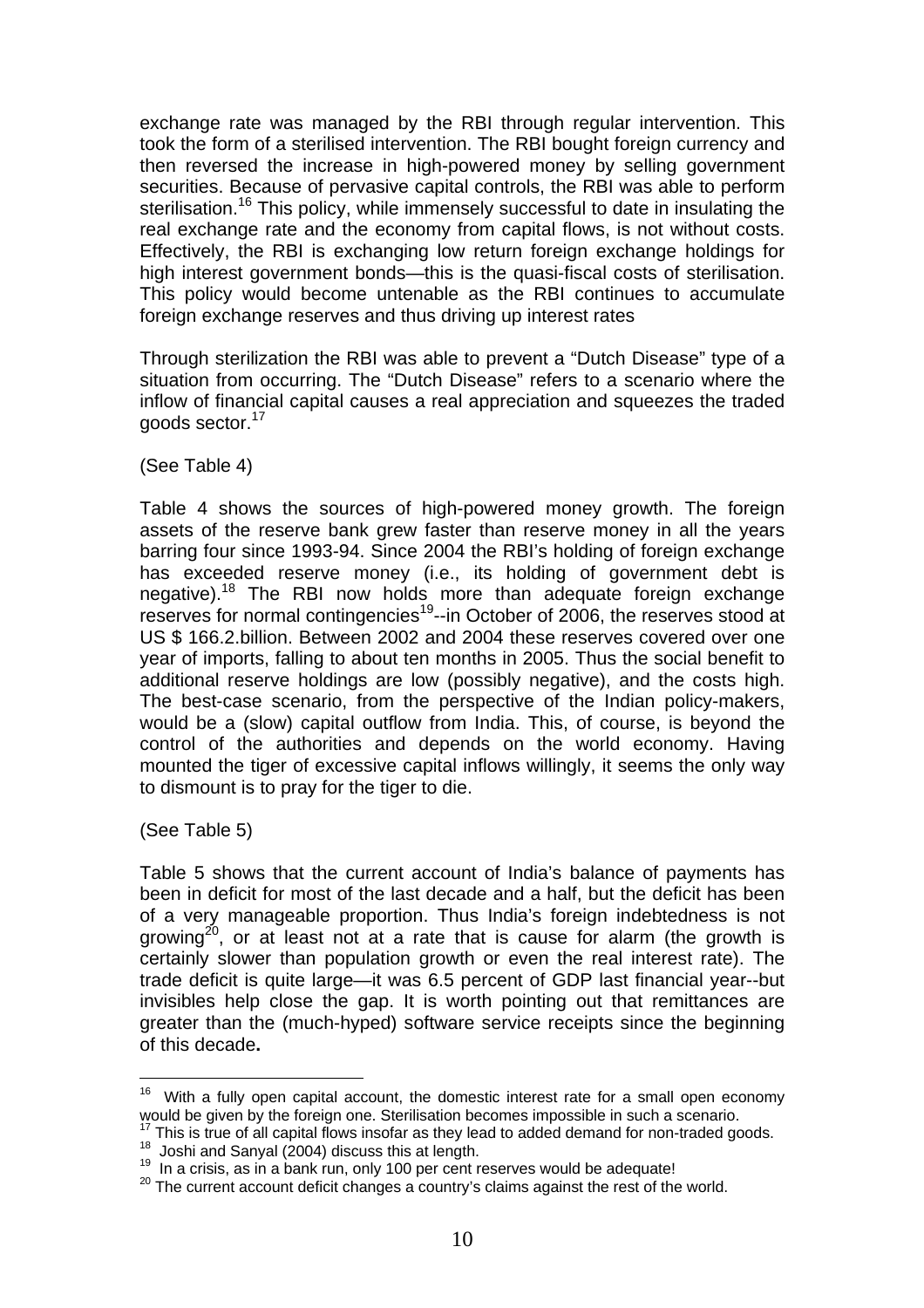Thus whatever macroeconomic action there has been must be in the capital account. The capital account surplus has been large. As Table 5 shows it has been less than 2 per cent of GDP only in three years since 1993-94, and in 2004-05 it was 4.5 per cent of GDP. FDI seems to have peaked in 1997-98 at 3.5 per cent of GDP and has fallen back to well under one per cent of GDP. $^{21}$  $^{21}$  $^{21}$ Portfolio investment flows, having been very strong around the middle of the nineties, have also fallen but not as much as FDI. It is to offset this capital account surplus (and to prevent "Dutch Disease") that the RBI has been accumulating foreign exchange reserves, thereby preventing an appreciation of the rupee.

To sum up the recent Indian experience with the external sector: the sizeable capital inflows (FDI and FII) would have caused a nominal and real appreciation, and the RBI has thwarted this by intervening in the foreign exchange market and buying foreign exchange. It has then sterilised the money supply by selling bonds. The effect of this is to increase the interest rate on domestic assets and, thereby, gives rise to a "quasi-fiscal" cost. $^{22}$ Absent these capital flows, there would be real depreciation that could allow the economy to run a trade (and current account) surplus.

Non-FDI-capital flows are primarily flows from foreign institutional investors (FIIs) and are restricted to listed securities in the stock exchange. Their effect on the real economy would presumably work through a Tobin's "q".<sup>[23](#page-11-2)</sup> Following a rise in share prices, firms would increase investment by issuing new shares. It is interesting in this context to note that in the last 25 years, new issues by non-government firms have exceeded one percent of GDP only in five years.<sup>24</sup> These were all in the early 1990s. So the inflows do not seem to be working through a "q" type of a mechanism.

.

# **4 The Capital Account Convertibility Debate and India**

In this section, I shall deal with the literature on capital account convertibility in emerging markets. I shall first deal with the issue in an otherwise maximising neoclassical framework and examine the effects of financial underdevelopment, fiscal profligacy and contagion—i.e., allowing for developing country characteristics. Then I shall revert to an economy where aggregate demand could be a problem and identify how openness might overcome these. This is more speculative, since growth strategies are usually examined in a model where supply, not demand, is the constraint.

<span id="page-11-0"></span><sup>&</sup>lt;sup>21</sup> The RBI and World Bank figures give different figures for the FDI/GDP ratio. In the latter series the peak is later (in 2002).

<span id="page-11-1"></span> $\frac{22}{2}$  The rise in domestic interest rate may generate further flows but probably have a dampening effect on stock prices.

<span id="page-11-2"></span><sup>&</sup>lt;sup>23</sup> See the Lahiri Committee (Government of India (2005), paragraph 40).<br><sup>24</sup> See RBI (2006), Table 81 for figures.

<span id="page-11-3"></span>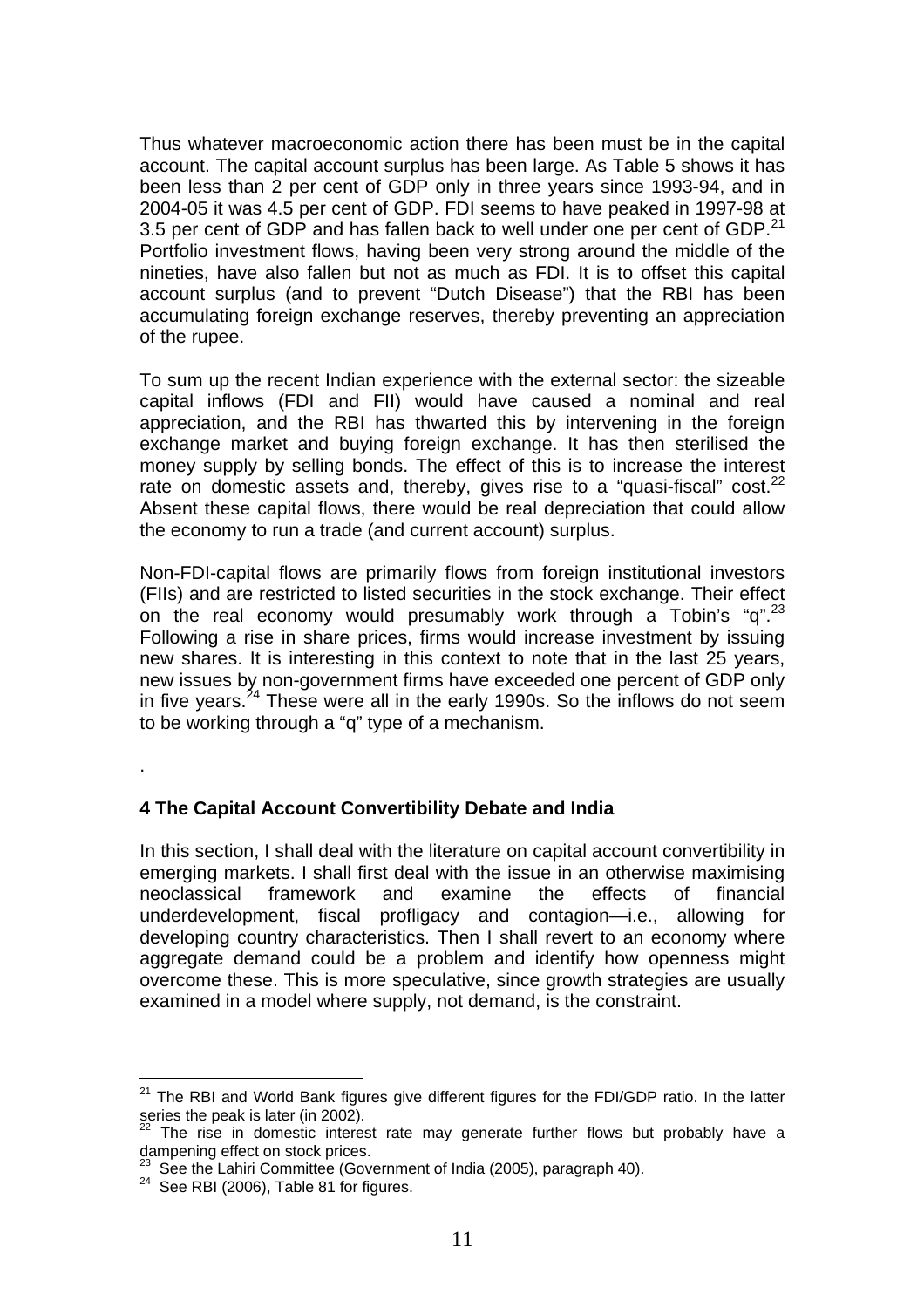Twenty years back Carlos Diaz-Alejandro wrote a paper with an apocalyptic title "Good-bye Financial Repression, Hello Financial Crash". This has been the fate that has befallen many a developing country that has tried to open up its capital account "prematurely". Recent examples are Mexico in 1994, the Asian crisis of 1997 and the 1998 crisis in Latin America. What are the lessons that one learns from this experience?

I will present the arguments for free mobility of capital in brief, since this is well-known territory. It is argued that free trade in assets, like free trade in goods, would raise welfare (in a neoclassical setting i.e., without problems of information asymmetry, distortions etc.), since it allows risk diversification and consumption-smoothing opportunities. In particular, financial integration would allow agents in a developing economy to borrow in anticipation of future income (consumption-smoothing) and also borrow capital to be used in production to raise incomes (consumption-augmenting). Surely, free trade expands the opportunity set and, therefore, cannot be welfare-reducing? And why not open up the markets immediately, since doing so slowly would be sheltering inefficiency? Proponents go on to argue that where no markets existed new ones would emerge e.g., for hedging foreign exchange risk, government securities.

As developing economies embraced this idea and opened up their capital accounts to international flows, they soon found out that asset markets are different from goods markets and developing country markets different from those in developed ones.<sup>25</sup> The initial Latin American crises pointed to a lack of macroeconomic balance – budget deficits turned into current account deficits and a crisis followed. The literature that emerged suggested a sequencing of liberalisation rather than a "big bang" one. In the light of the East Asian experience, inadequate regulation and supervision of the financial sector including the government guaranteeing the liabilities of the banking system have been added to the list.

For instance, a recently-liberalised economy with inadequate prudential regulation is confronted with an increase in the volatility of bank deposits. This could be source of a crisis. Banks have liabilities that are short term and assets that are long term. This necessitates the management of maturity risk, and banking regulation has to ensure that this risk is hedged.

Thus, we require well-functioning goods and financial markets to benefit from capital inflows, well-functioning meaning both having depth and well-regulated (and transparent). A movement away from quantitative restrictions to more market determined interest rates, prudential norms<sup>26</sup>, development of a money market, a market for government securities, a foreign exchange

<span id="page-12-0"></span> $25$  The Southern Cone (Chile, Argentina and Uruguay) liberalisation in the early 1980s was the first of these.

<span id="page-12-1"></span><sup>26</sup> E.g., the Basle prudential norms set some internationally comparable standards in the banking sector.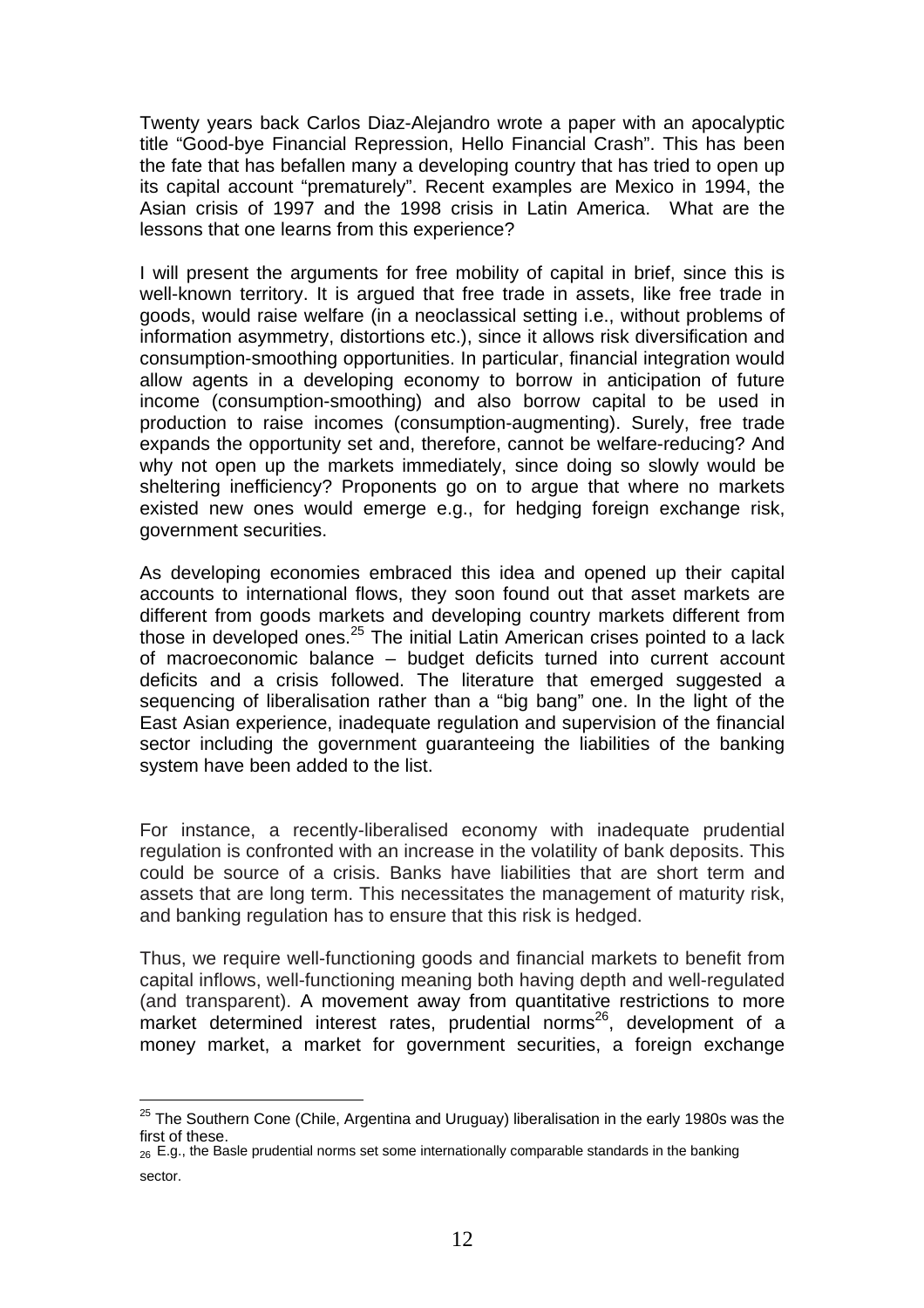market, the existence of a yield curve for pricing floating rate instruments etc., are required to be in place.

Absent these, what seems to be a welfare-improving activity in isolation could interact with some other feature of an underdeveloped market that acts as a distortion. Needless to say a developing economy's financial market lacks depth and the experience to date on this seems to suggest that acquiring these attributes can be speeded up only so much. <sup>27</sup>

Does the liberalisation of the capital account make the economy more or less vulnerable to financial crisis? More generally what are the costs and benefits of such liberalisation? An economy with an unsustainable fiscal policy may find that it is unable to borrow following an opening up of outflows —or the terms on which it borrows become very unfavourable-- as capital flows out. This then leads to an expectation of monetisation of the deficits causing a rapid currency depreciation that, in turn, causes a financial crisis. If the exchange rate is fixed then this expectation of a future monetisation could cause the peg to collapse and a large depletion of foreign exchange reserves.

A "surprise" inflation, of course, benefits the government qua borrower in that it reduces the real value of the debt. This, however, is not true of an economy like India where most debt is held by the financial institutions owned by the government.

Kletzer (2004, p. 235) points out another problem: "…maturity mismatch also arises for other types of international capital flows to developing countries. Lending at short maturities arises endogenously in simple theoretical models in the presence of investment gestation lags. With such lags, a reversal of short-term lending can lead to a liquidity crisis even if the country could repay its debt in full if the reversal had not occurred. In such cases long-maturity loans are welfare improving, but short-maturity lending allows creditors to exit before the country is forced to restructure its debt. With short-term debt in the market, long-maturity debt becomes risky, and lenders can demand a large risk premium, leading debtors to borrow at short maturities."

In the policy circles, therefore, FDI is viewed more favourably since it gives rise to equity claims getting around the maturity mismatch and the currency mismatch problems, in addition to the benefits it bestows in the form of technology transfer (that raises productivity).

The above catalogue of prerequisites, that are required to be in place before opening up the capital account, pertain to the domestic economy getting its act together. And the analysis is partial equilibrium in nature (i.e., it is very specific sector-oriented).

<span id="page-13-0"></span> $27$  See Caballero and Krishnamurthy (2001) who, for instance, model a developing economy as having two constraints—one for domestic assets and the other for foreign ones. A developed economy has only an aggregate constraint on borrowing.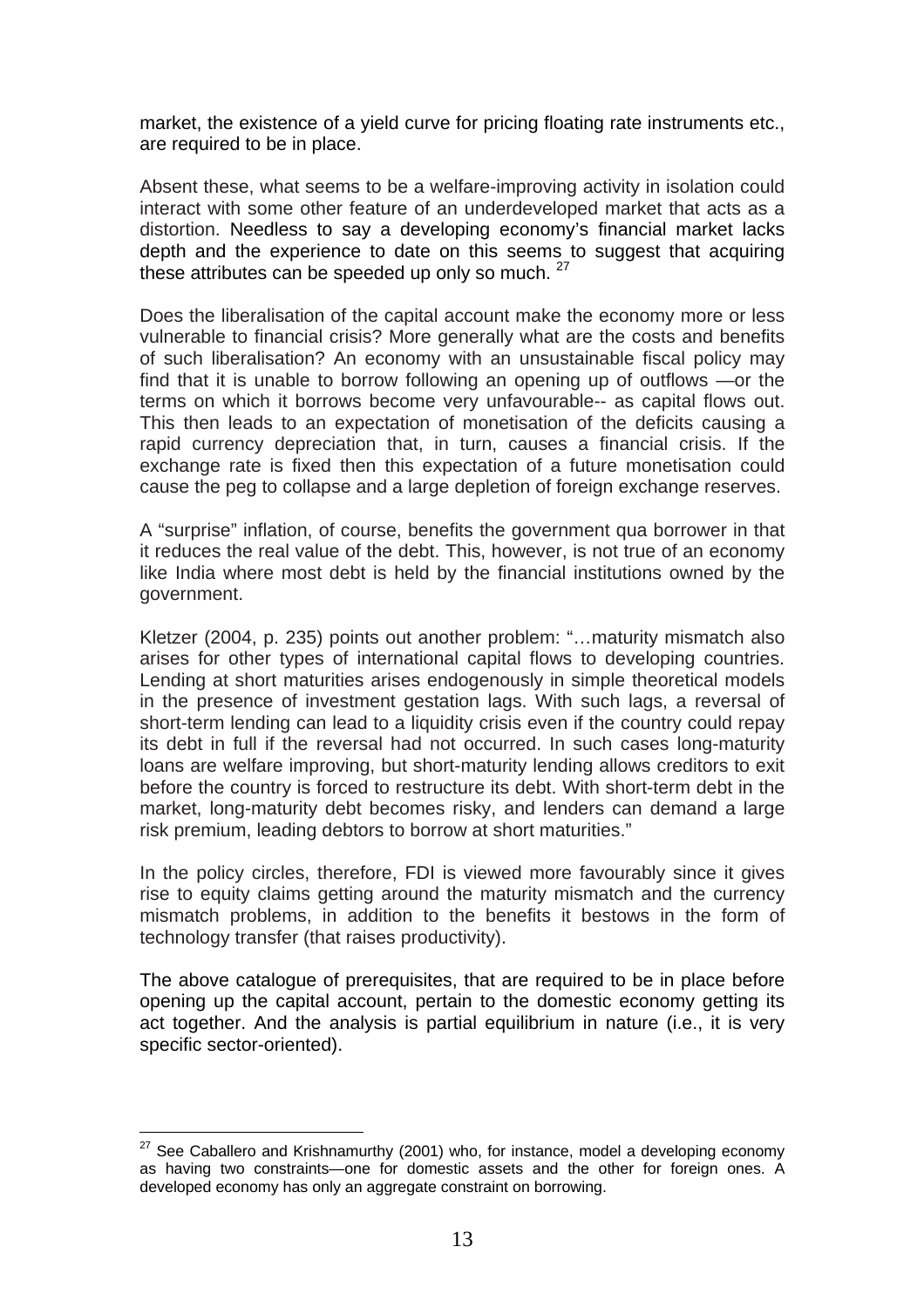I now turn to the macro aspects of capital flows i.e., smoothing and augmenting of consumption by borrowing and lending. Consumption-smoothing allows income fluctuations to be smoothed out, at least in theory.<sup>[28](#page-14-0)</sup> And capital outflows can help diversify risk. Against this we have a capital account shock—such as a sudden rise in the world interest rates or the complete drying up of capital flows (a "sudden stop")—that introduces a lot of volatility to consumption and investment, since the current account now needs to be (more) balanced.<sup>29</sup> Also these shocks could be unrelated to the borrower's economic behaviour i.e., it could be due to "contagion".

What has been the recent macroeconomic experience with capital flows in developing economies? Have these supplemented domestic savings and put the recipients on higher growth trajectory? And have these flows allowed economies to smooth and augment consumption?

In the year following the devaluation of the Thai currency in July 1997, capital flows to the five Asian countries, i.e., Indonesia, Korea, Malaysia, Philippines and Thailand, fell from US\$ 47 billion (or 4.3 percent of GDP) to minus US\$ 58 billion (or –5.5 percent of GDP).<sup>30</sup> In the second half of the 1990s bank lending to the Asian economies was very volatile, whereas for Latin America it was portfolio flows that showed a higher volatility.

There was a debate among macroeconomists some year back as to whether capital flows to emerging markets are caused by "push" (i.e., causes in lender countries) or "pull" (i.e., the environment in the borrowing countries) factors. Calvo and Talvi (2006) point out that in the seven major Latin American countries (their LAC-7) capital flows increased from minus US\$ 13 billion to US\$ 100 billion (constituting 5.5 percent of GDP) between the years ending in the fourth quarter of 1989 and the second quarter of 1998. Therefore they conclude, "The highly synchronized and widespread increase in capital inflows to a variety of very diverse countries suggests that the root cause of this bonanza must lie in a common external factors i.e., developments in central rather than peripheral countries." (p.7)

On the causes and consequences of the recent reversals in capital flows, it is worth quoting Calvo and Talvi ((2006) pp. 8-9) at length. They say: "Russia's default in August 1998…represented a fatal blow for Latin America…In tandem with the rest of emerging markets, interest rate spreads for LAC-7 rose from 450 basis points prior to the Russian crisis to 1,600 basis points in September 1998, more than tripling the cost of external financing in a period of weeks. As a result, capital inflows to LAC-7 countries came to a Sudden Stop, falling from 100 billion dollars (or 5.5 percent of GPD) in the year ending in II-1998 prior to the Russian crisis, to 37 billion dollars (or 1.9 percent of GDP) one year later…(N)on-FDI flows…fell by 80 billion dollars during that

.

<span id="page-14-0"></span><sup>&</sup>lt;sup>28</sup> See Caballero (2000) for how in Chile's case, most macroeconomic series follow the international price of copper, it's main export. This, in spite of Chile being a market-oriented economy with fairly good regulatory institutions in place. See also his discussion on the

<span id="page-14-1"></span> $\frac{29}{39}$  See the discussion on the recent Latin American crisis below.  $\frac{30}{30}$  See Williamson (2001) and Schneider (2001).

<span id="page-14-2"></span>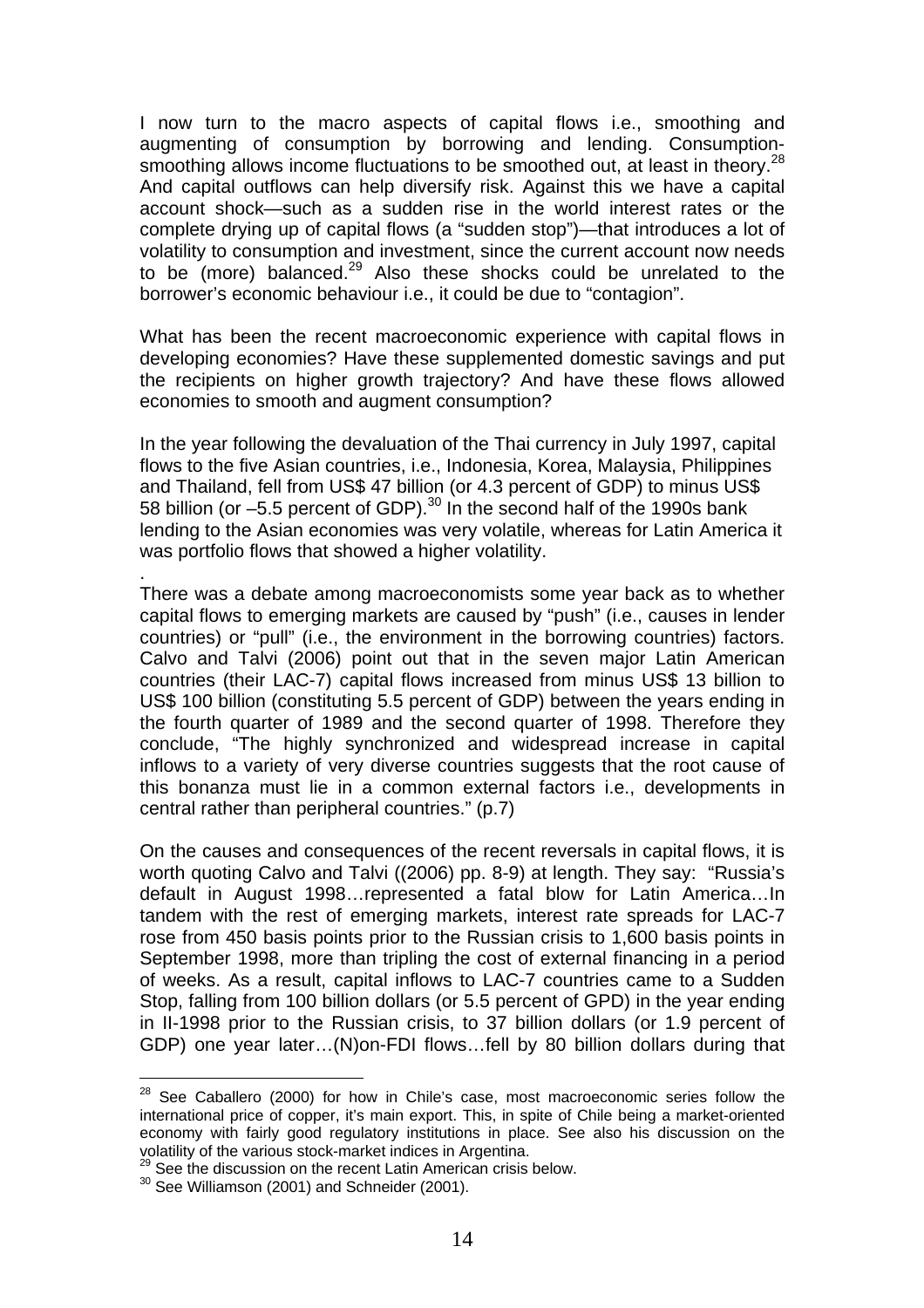period. After the initial blow, capital flows to LAC-7 suffered an additional blow after the Argentine crisis in 2001… and, later, the ENRON scandal…By the year ending in IV-2002 capital flows to LAC-7 were less than 10 billion dollars, back to the very low levels of the late 1980s. The Russian virus affected every major country in Latin America, with the exception of Mexico... Even Chile, a country with very solid economic fundamentals—a track record of sound macroeconomic management, a highly praised and sustained process of structural and institutional reforms that completely transformed and modernized Chile's economy, and an average rate of growth of 7.4 percent per year between 1985 and 1997, the highest growth rate in LAC-7—and tight controls on the inflows of foreign capital, experienced a sudden and severe interruption in capital inflows. In fact, the Sudden Stop in Chile in the year following the Russian crisis was 7.9 percent of GDP, the largest in LAC-7. That a partial debt default in Russia, a country that represented less than 1 percent of world GDP and had no meaningful financial or trading ties with Latin America, could precipitate a financial contagion shock wave of such proportions, posed a puzzle for the profession." [31](#page-15-0)

 Further they point out that in response to this shock to capital account—"by definition undesirable if not impossible to smooth"-- most of the adjustment in LAC-7 came not from additional savings but from reduced investment, which fell from 23 percent of GDP in 1997, prior to the Russian crisis, to 18 percent of GDP in 2002 (Calvo and Talvi (2006) p. 15)

With this quick tour of the recent experience of developing countries, I turn to the lessons for India from this experience. I begin by recalling from the Introduction that the quality of debate (such as it is) is very poor.<sup>32</sup> This reflects the lack of a macroeconomic tradition in India, unlike Latin America of course, such a tradition is neither necessary nor sufficient to prevent a crisis. Also, neither the Finance Ministry nor the RBI have a macroeconomic model (not, at least, in the public domain) that is used for policy.

There is, however, a view that is very popular in the policy circles in India, and it gives a clue about how some influential people think about these matters. It is as follows: For a higher growth rate the rate of investment needs to be increased. One way to achieve this is to reinforce domestic savings with capital inflows by running a current account deficit. This is unexceptionable insofar as one is financing investment through FDI—if this goes into acquiring an existing firm, it does not count as investment. But what about portfolio investment? The logic is not clear here and the trail of explanation goes cold very quickly. Here is a quote from the report of a 1996 committee headed by Rakesh Mohan, currently Deputy Governor, RBI: "The sustainability of …economic growth would require continuing high growth in exports, perhaps declining from the current 20 per cent annual growth to about 10 per cent by the end of the next decade, giving an average of about 15 per cent annual

<span id="page-15-0"></span>In the Lahiri Committee Report (Government of India (2005)), this episode does not find a mention in the section 3.V titled "Episodes of Vulnerability" (sic), whereas the Soros' attack on sterling does.

<span id="page-15-1"></span><sup>&</sup>lt;sup>32</sup> See the references to Tarapore Committee II (RBI (2006)) and Lahiri Committee (Government of India (2005) elsewhere in this paper.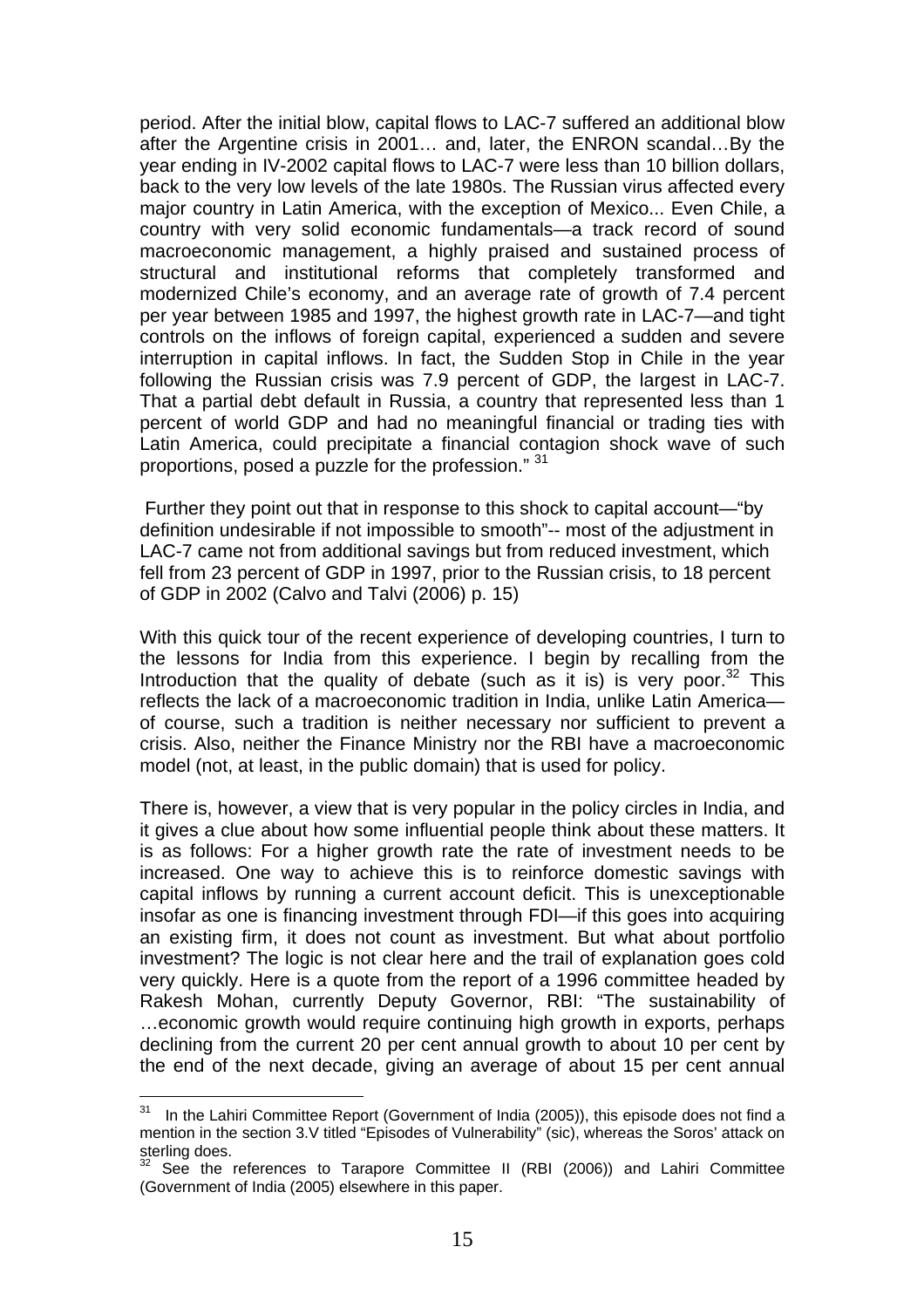growth over the period. If this takes place, total exports should reach about \$66 billion in 2000-01 and \$115 billion by 2005-06. At these levels, exports would comprise about 15 per cent of GDP in 2000-01 and 17 per cent of GDP by 2005-06, up from the current levels of about 10 per cent. If exports manage to increase to these levels, it would become feasible for India to sustain a wider current account deficit which is required for the non-inflationary absorption of external capital inflows. It is suggested that a sustainable level of current account deficit would increase from the current level of 1.5 per cent of GDP to 2.5 per cent in 2000-01 and 3 per cent in 2005-06. It would then be possible for the net capital inflow to rise from the current level of about \$7 billion to \$8 billion to about \$17 billion to \$20 billion by 2000-01 and about \$25 billion to  $$30$  billion by 2005-06. $"^{33}$  $"^{33}$  $"^{33}$ 

It seems that he would have a 3 percent current account deficit, so that capital inflows can "be absorbed". What would happen if there is an unanticipated increase in the price of oil or drying up of flows (as in the LAC-7 case discussed above)? I, for one, am having some difficulty here in telling the cart and the horse apart!

This is a hand-me-down version of the atavistic "stages-of-balance of payments" theory in which a poor country borrowed to grow and a rich country was a creditor. We have known for about thirty years that this does not necessarily happen in an optimising framework. And it is certainly not true empirically—just look at China and the US.

This leads me into speculating as to which "open" economy path is the appropriate one for India—especially if demand is a constraint. East and South-east Asian economies grew their way out of poverty by maintaining an undervalued exchange rate.

Economic theory is quite silent on this issue. International trade models with microeconomic underpinnings typically assume balanced trade and thereby emphasise comparative advantage alone (as opposed to exchange rate policies etc. that are seen to be part of an absolute advantage package). When a dynamic model is proposed, borrowing and lending is allowed but in a full-employment supply-constrained model (either with infinitely-lived agents, or with overlapping generations of agents with finite lives). This is true of models where growth is driven by exogenous factors or endogenous growth models. Demand is never a problem in these models and an undervalued

<span id="page-16-0"></span> 33 That the distinction between FDI and FII flows from a macroeconomic management is not appreciated in Indian policy circles can also be seen in the Tarapore Committee II Report (see RBI (2006), paragraph 2.8). The Lahiri Committee has the following to say on this: "Foreign investment – both portfolio and direct varieties – can supplement domestic savings and augment domestic investment without increasing the foreign debt of the country. Such investment constitutes non-debt creating financing instruments for the current account deficits in the external balance of payments."(Government of India (2005) paragraph 40).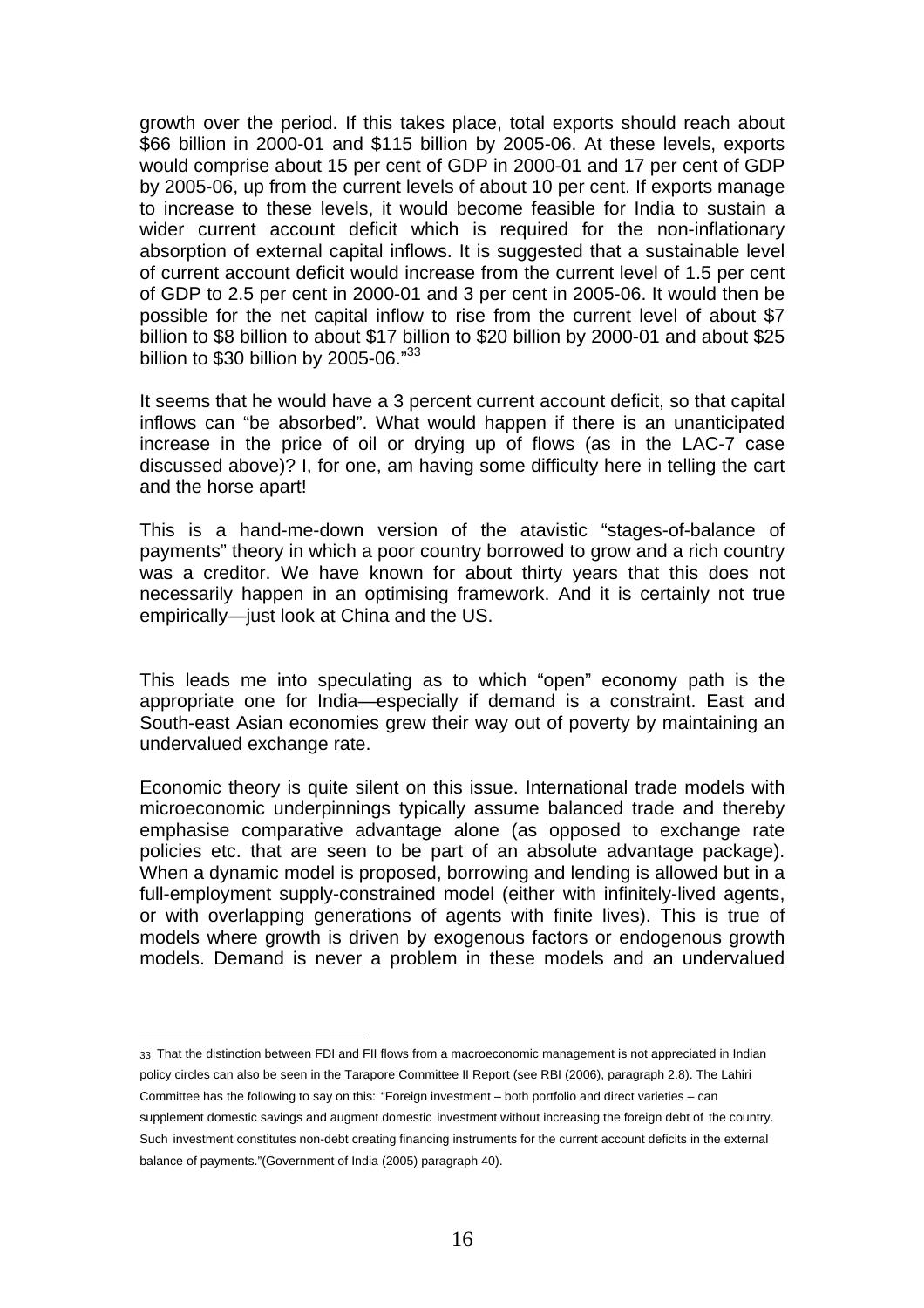exchange rate makes no sense. $34$  In a scenario with deficient aggregate demand, portfolio flows cause a real appreciation putting pressure on exports (the Dutch disease discussed above). It also causes a stock market boom that is excessive because this market is also thin. Moreover, it does nothing to alleviate the credit constraints of the firms which need it, since these are very unlikely to be listed (in the stock exchange) firms.  $35,36$  $35,36$ 

As mentioned earlier, the experience of the East and South-east Asian economies does not fit into the typical neoclassical theoretical mould. While there are differences among this class of countries e.g., some like, China used FDI, while others, like Korea and Japan did not, all these economies had one point in common viz. they kept a tight lid on financial capital flows in the early stages of development. It is ironic that when capital mobility was allowed, $37$  their weak financial systems could not cope, and the Asian crisis resulted. At the other end of the spectrum is Latin America with its open capital account fairly early on its development path. Here while growth has taken place, these countries have also lurched from one crisis to another. Both growth and the crises have one common proximate cause—capital flows.<sup>38</sup> Since capital flow reversals take place independent of the fundamentals of the country (as do inflows), there is very little that any country can do to stop these reversals.<sup>[39](#page-17-5)</sup>

If there are imperfections in the credit markets, borrowing from abroad typically involves sovereign risk. One can be sure that these risks are greater than lending to domestic firms (because of a common legal authority etc. for the latter kind of lending etc.). Thus a growth strategy that involves generating higher saving (backed by a relatively closed capital account) can make funds available for lending domestically on better terms than borrowing abroad.<sup>[40](#page-17-6)</sup>

<span id="page-17-0"></span> $34$  I emphasize the distinction between an open (to financial flows) capital account and a closed one rather than a demand constrained versus a supply constrained setting. The latter distinction while crucial in the short run becomes blurred over time—e.g., investment creates demand in the short-run but augments supply in the next period.

<span id="page-17-1"></span> $35$  In any case, as mentioned earlier, we do not see much action in the Indian data that points to private primary issues having received a shot in the arm when the stock market was booming.

<span id="page-17-2"></span> $36$  In the earlier version of this paper, in an Appendix a Keynesian-type model was sketched out—this was deleted because to integrate that analysis with the rest of the paper would have made this paper very long. The semi-reduced form of that model is estimated in my paper with P.Dua (2006).

<span id="page-17-3"></span>Malaysia and Thailand, for example, had an open capital account for decades prior to the Asian crisis. But they received no inflows so there was no problem.<br><sup>38</sup> See Caballero (2000) for examples casting doubts on the ability of inflows to generate

<span id="page-17-4"></span>positive effects.

<span id="page-17-5"></span><sup>&</sup>lt;sup>39</sup> But as Calvo and Talvi (2006) point out, a country's economic structure and policies can determine how hard it is hit when a reversal takes place. They show that the Chilean meltdown was much more severe than in Argentina. Thus Chile was hit harder in the crisis than Argentina, but since recovery requires a country to run current account surpluses, this was something that Chile--being more open to trade--was able to do at a lower cost than Argentina.

<span id="page-17-6"></span><sup>40</sup> Against this there is some evidence elsewhere in developing world, where lending was undertaken indiscriminately e.g., with consumption growth in Chile growing at over 40 per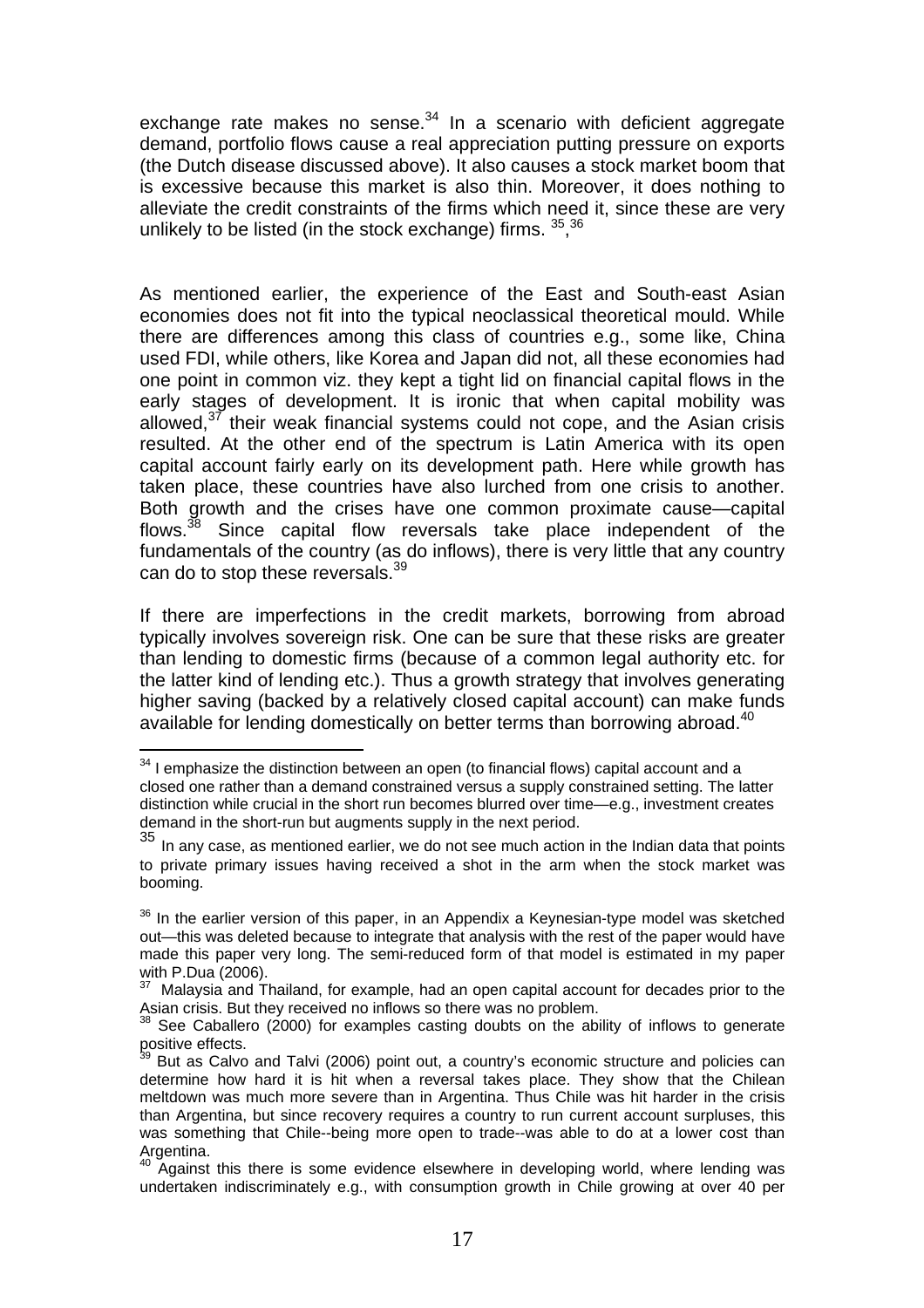To sum up, as a growth strategy, the almost mercantilist East and South-east Asia is a preferred one over the open capital account Latin America.<sup>41</sup> The strategy is outward-oriented and thus receives benefits that a trade-oriented regime bestows. By running a current account surplus, it generates aggregate demand and possible funds for investment.[42](#page-18-1) A trade balance surplus using the abundant labour for exports has a direct effect on poverty reduction.

The Indian experience since the capital account was thrown open to inflows suggests that while growth has accelerated and investment picked up somewhat, the continuing trade deficit due to the absence of real depreciation is a drag on the growth of income. $43$  Also the capital flows themselves do not seem to have resulted in an investment boom (via a Tobin's 'q'). In any case, there is no evidence that capital flows have reduced credit constraints for the firms that were denied access to credit markets—i.e., there is "cherry picking" by the foreign lenders.

It goes without saying, that to pursue export-led growth strategy, supply bottlenecks will have to be removed. Unlike China, levels of literacy in India are quite low, physical infrastructure—in roads, railways, ports etc—needs overhaul. Labour market rigidities and regulations that work against the realisation of scale economies will need to be removed. Without these, an increase in aggregate demand will feed through mainly into prices. On the other hand, it is also true that since liberalisation India's tradeable sector has shown remarkable resilience in overcoming some of these obstacles.

#### **5. Conclusions**

 $\overline{a}$ 

The Indian economy has come a long way since it shed controls (both domestic and international) at beginning of the 1990s. Its growth rate has been very robust, inflation low, and the external sector healthy. Its resilience has silenced many a doubting Thomas. But that is not the same as saying that we are out of the woods. There are areas of weakness (in a macroeconomic context, that is) that have to be addressed. In particular the fiscal and banking problems are serious. In a setting such as this, rushing into embracing capital account convertibility could prove fatal.

cent (surely a harbinger of trouble) before the crisis in the early 1980s. Similarly, in the muchquoted example of a currency-mismatch where a taxi-cab company in Indonesia borrowed huge amounts in US dollars. These episodes of indiscriminate lending were a good predictor of crises, rather than sustained growth. 41 In a supply constrained full-employment set-up keeping one's real exchange rate

<span id="page-18-0"></span>undervalued is inflicting a terms of trade deterioration on oneself. Clearly it does not make sense in such a framework.

<span id="page-18-1"></span> $42$  In a typical short-run macroeconomic models and in growth models (e.g., the decentralised version of the Ramsey model), saving and investment are done by different agents and equality between these is brought together by price and /or quantitity adjustments. In models with credit constraints, investment depends on net worth (and in simpler versions on savings)- -see e.g., Obstfeld and Rgoff (1996) Chapter 6.<br><sup>43</sup> The real appreciation does help the import of capital goods, which raises productivity. But

<span id="page-18-2"></span>capital goods import was part of an ongoing process of liberalisation that started in the 1980s, and hence did not require the real appreciation to jump-start it.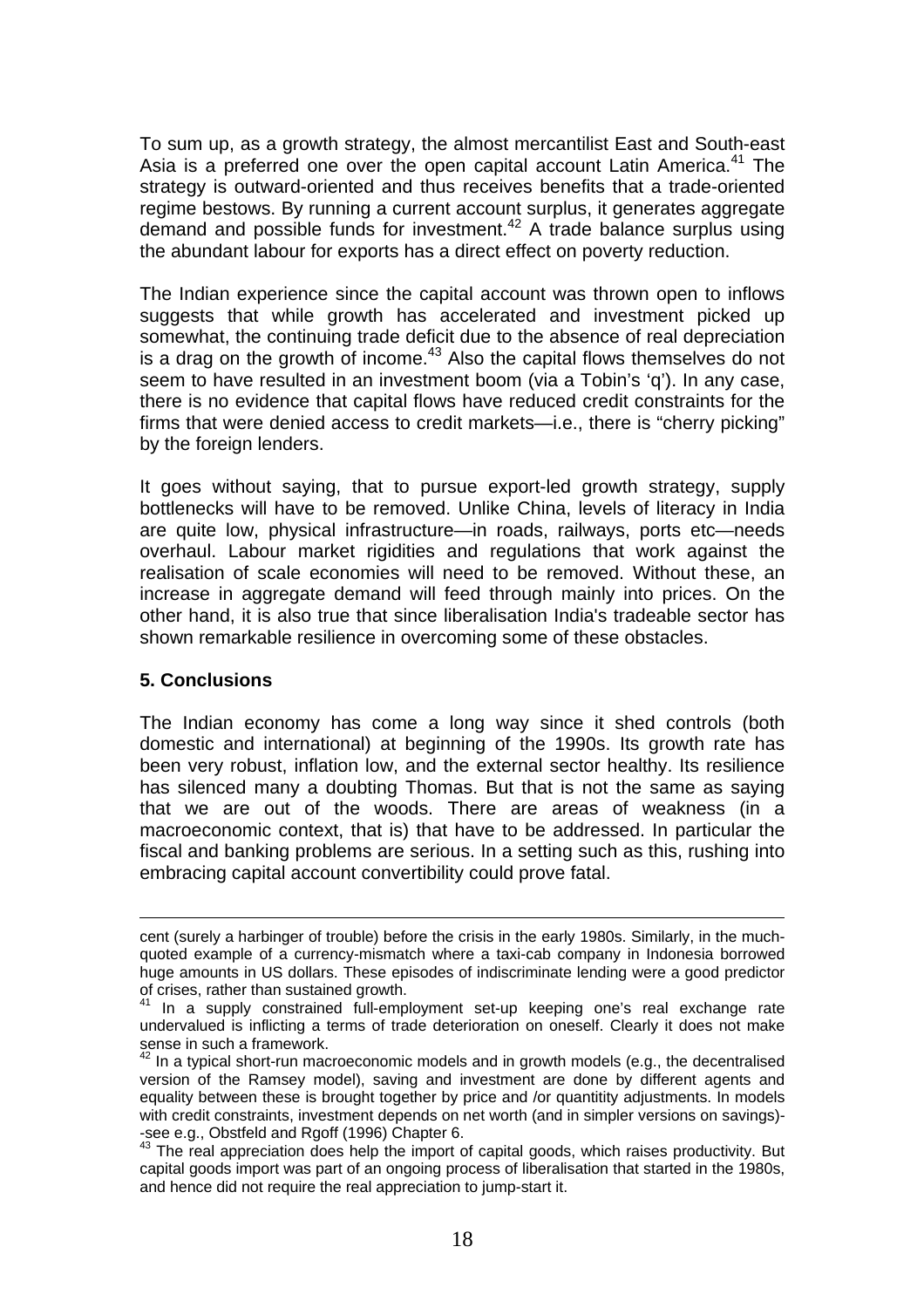### **REFERENCES**

Broner, F. A. and R. Rigobon (2004), "Why are Capital Flows So Much More Volatile in Emerging than in Developed Countries?" University of Pompeu Fabra.

Buiter, W.H. and U.R. Patel (2006), "Excessive Budget Deficits, A Government-Abused Financial System and Fiscal Rules", India Policy Forum 2, 1-38.

Caballero, R. (2000), "Macroeconomic Volatility in Latin America: A View and Three Case Studies", Economia 1, 31-108.

Caballero, R. and A. Krishnamurthy (2001) International and Domestic Collateral Constraints in a Model of Emerging Market Crises, Journal of Monetary Economics 48(3), December 2001, 513-548

Calvo, G. A. and E. Talvi (2006), "Sudden Stop, Financial Factors and Argentina and Chile", National Bureau of Economic Research, Working Paper No. 11153.

Dua, P. and P. Sen (2006), "Capital Flows, Volatility and Exchange Rates: The Case of India" Centre for Development Economics Working Paper 144. Government of India (1991), "Report of the Committee on the Financial System" (Chairman M.Narsimham), Ministry of Finance, New Delhi.

Government of India (1996), "The India Infrastructure Report" (Chairman: R. Mohan), Ministry of Finance.

Government of India (2005), "Report of the Expert Group on Encouraging FII Flows and Checking the Vulnerability of Capital Markets to Speculative Flows" (Chairman A. Lahiri)**,** Ministry of Finance, New Delhi.

Joshi, V. and I.M.D. Little (1994) India: Macroeconomics and Political Economy (Oxford, New Delhi, India).

Joshi, V. and S. Sanyal (2004), "Foreign Inflows and Macroeconomic Policy in India", India Policy Forum 1, 135-179.

Kletzer, K. (2004), "Liberalizing Capital Flows in India: Financial Repression", Macroeconomic Policy and Gradual Reform", India Policy Forum 1, 227-263. Mishkin, Frederic S. (2004) "Can Inflation Targeting Work in Emerging Market Countries?", National Bureau of Economic Research, Working Paper No. 10646.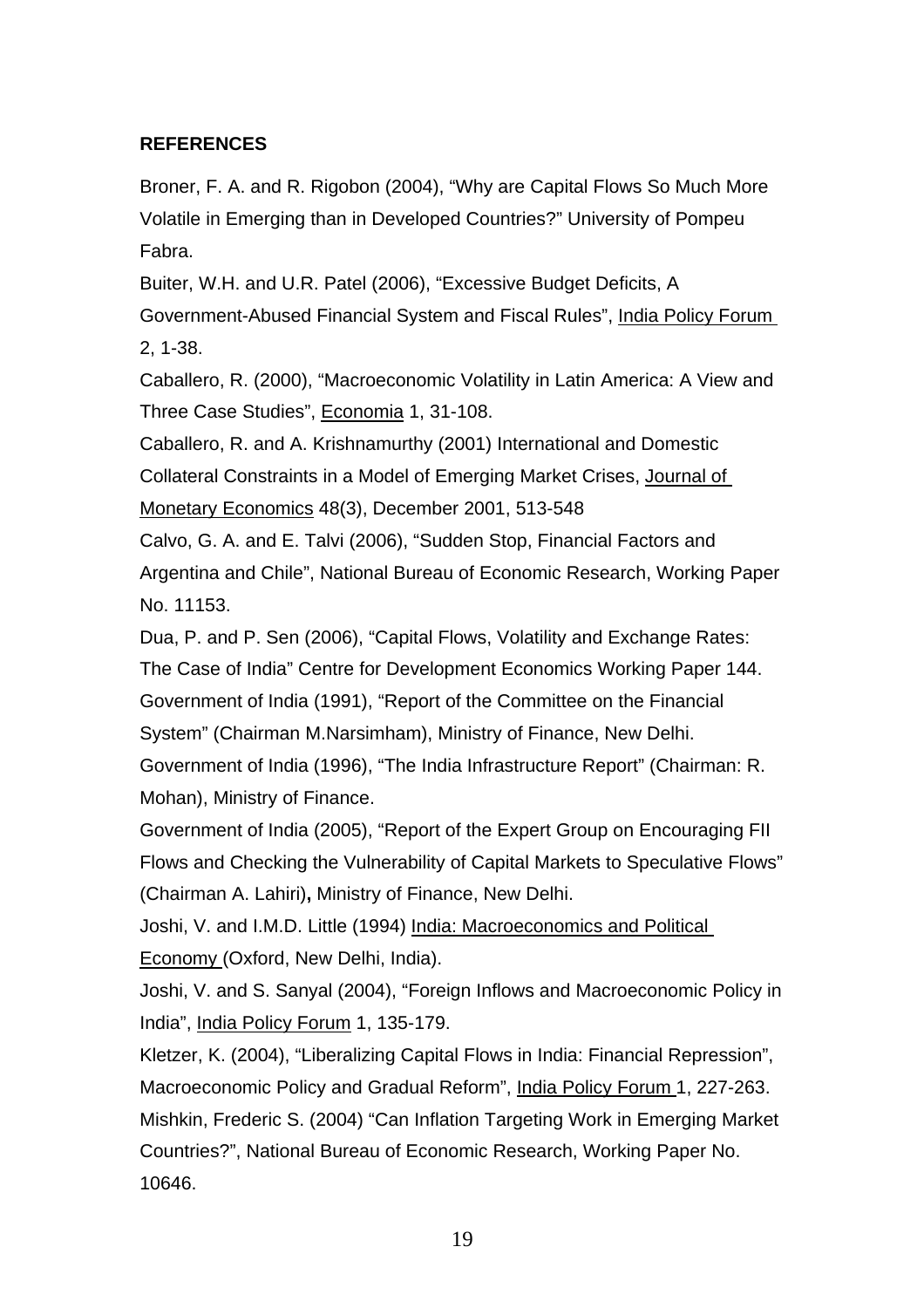Obstfeld, M. and K. Rogoff (1996) "Foundations of International Macroeconomics" MIT Press (Cambridge MA).

Reserve Bank of India (1985) Report of the Committee to Review the Working of the Monetary System (Chairman S. Chakravarty)

Reserve Bank of India (2006) Report of the Committee on Fuller Capital

Account Convertibility (Chairman: S.S. Tarapore)

Reserve Bank of India (1985) Report of the Committee to Review the Working of the Monetary System (Chairman S. Chakravarty).

Reserve Bank of India (2006) Handbook of Statistics on Indian Economy Schneider, B. (2001), "Issues in Capital Account Convertibility in Developing Countries", Development Policy Review 19, 31-82.

Sen, P. (2001), "India's Financial Sector Reforms: Progress and the Macroeconomic Constraints", in M. Tsurumi (ed) Financial Big Bang in Asia (Ashgate, Aldershot, UK)

Sen, P. (2002), "The Exchange Rate Since Liberalization and Issues in Capital Account Convertibility" in Raghabendra Jha (ed) Ten years of Indian Reforms (ANU Press, Canberra).

Williamson, J. (2001), "Issues Regarding the Composition of Capital Flows", Development Policy Review 19, 11-29.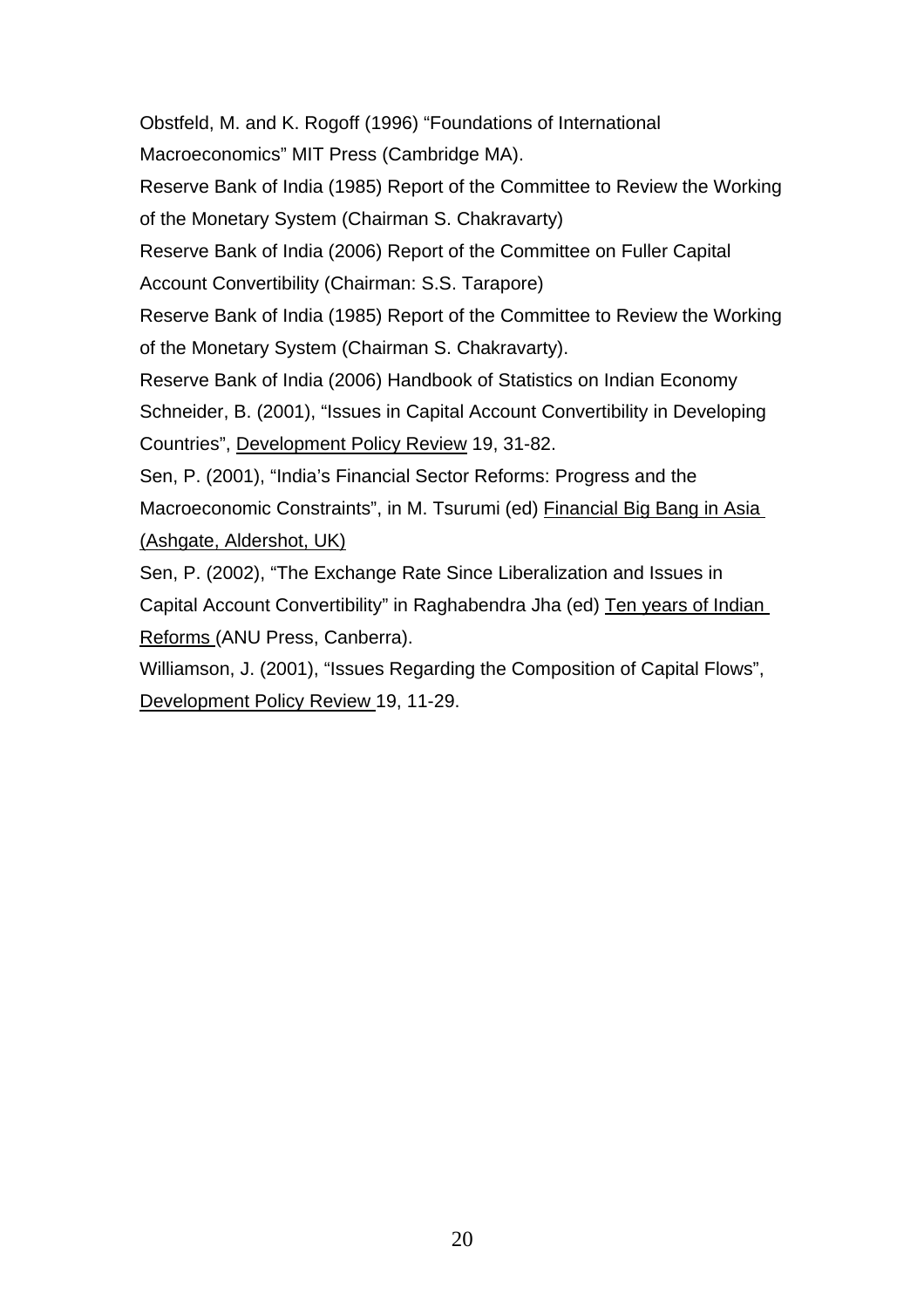## **All Tables are from the RBI website: www.rbi.org.in**

| Aggregate<br><b>GDP</b> | <b>Broad</b><br><b>Money</b> | <b>Whole-sale</b><br><b>Price Index</b> | Non-<br>Performing<br>Assets * |        |
|-------------------------|------------------------------|-----------------------------------------|--------------------------------|--------|
| 5.6                     | 15.1                         | 10.3                                    |                                | $-3.1$ |
| 1.3                     | 19.3                         | 13.7                                    |                                | $-0.3$ |
| 5.1                     | 14.8                         | 10.1                                    |                                | $-1.7$ |
| 5.9                     | 18.4                         | 8.4                                     |                                | $-0.4$ |
| 7.3                     | 22.4                         | 12.5                                    |                                | $-1.0$ |
| 7.3                     | 13.6                         | 8.1                                     | 7.0                            | $-1.7$ |
| 7.8                     | 16.2                         | 4.6                                     | 6.4                            | $-1.2$ |
| 4.8                     | 18.0                         | 4.4                                     | 6.2                            | $-1.4$ |
| 6.6                     | 19.4                         | 5.9                                     | 5.5                            | $-1.0$ |
| 6.4                     | 13.9                         | 3.3                                     | 4.9                            | $-1.0$ |
| 5.2                     | 16.2                         | 7.0                                     | 4.6                            | $-0.6$ |
| 5.6                     | 14.2                         | 3.6                                     | 4.0                            | 0.7    |
| 4.3                     | 12.8                         | 3.4                                     | 3.3                            | 1.3    |
| 8.5                     | 16.4                         | 5.4                                     | 2.6                            | 2.3    |
| 7.5                     | 12.3                         | 6.5                                     | 2.5                            | $-0.8$ |
| 8.4                     | 21.2                         | 4.4                                     |                                | $-1.3$ |
|                         |                              |                                         |                                |        |

### **Table 1 Major Macroeconomic Indicators (% changes)**

\*NPAs as percentage of assets of commercial banks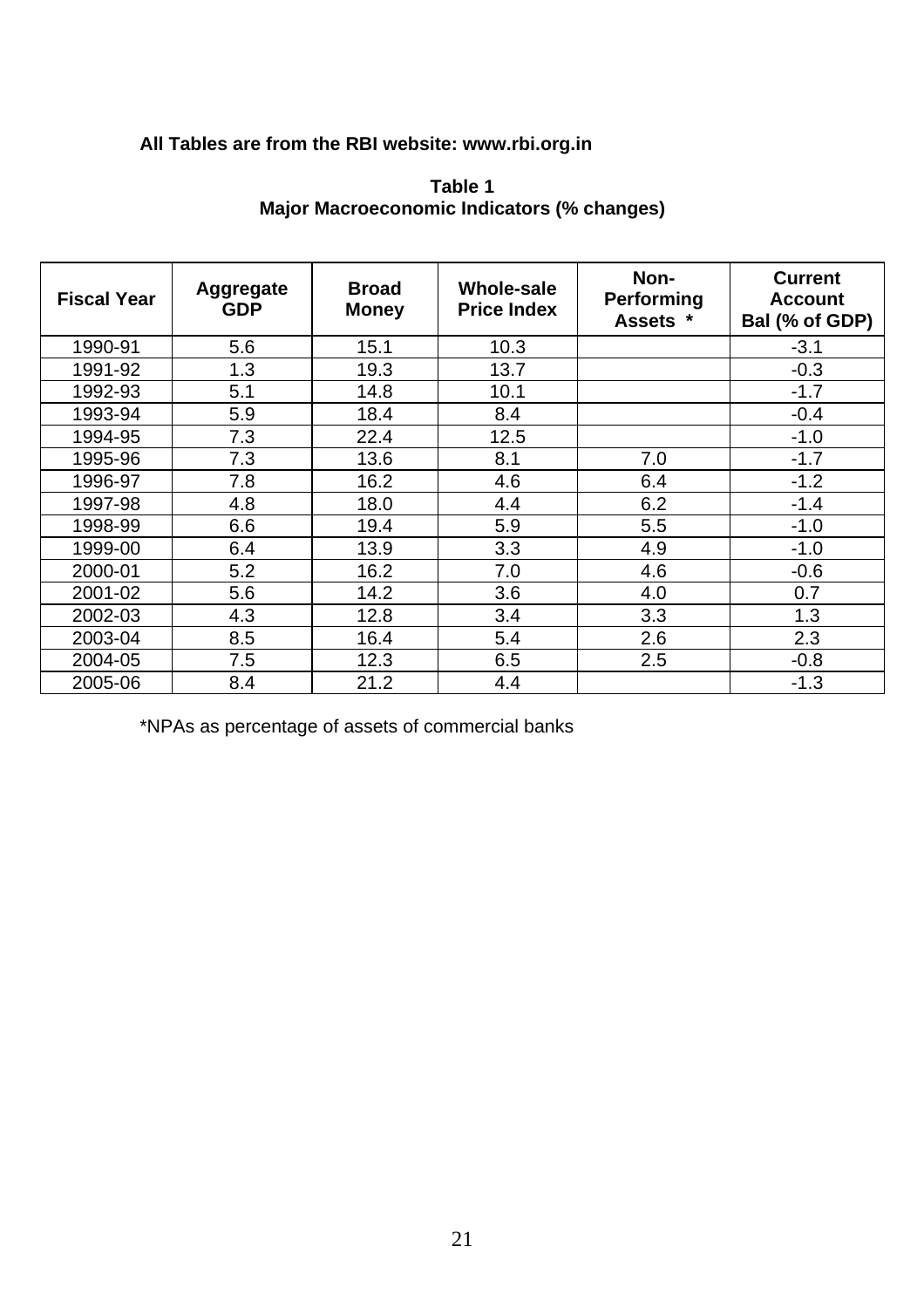## **Table 2 Some Fiscal Indicators**

| Year                                          | <b>Gross Fiscal</b><br>Deficit (C+S) | <b>Revenue</b><br>Deficit (C+S) |     |  |  |
|-----------------------------------------------|--------------------------------------|---------------------------------|-----|--|--|
| <b>Annual Average</b><br>1990-91 to1994-95    | 7.8                                  | 3.7                             | 4.1 |  |  |
| <b>Annual Average</b><br>1995-96 to 1999-2000 | 7.8                                  | 4.7                             | 4.4 |  |  |
| 2000-01                                       | 9.6                                  | 6.6                             | 4.8 |  |  |
| 2001-02                                       | 10.0                                 | 7.0                             | 4.7 |  |  |
| 2002-03                                       | 9.5                                  | 6.6                             | 4.8 |  |  |
| 2003-04                                       | 8.5                                  | 5.8                             | 4.5 |  |  |
| 2004-05                                       | 7.6                                  | 3.7                             | 4.1 |  |  |
| 2005-06                                       | 8.4                                  | 3.5                             | 4.2 |  |  |
| 2006-07                                       | 7.3                                  | 2.5                             | 4.0 |  |  |

C=Centre , S=States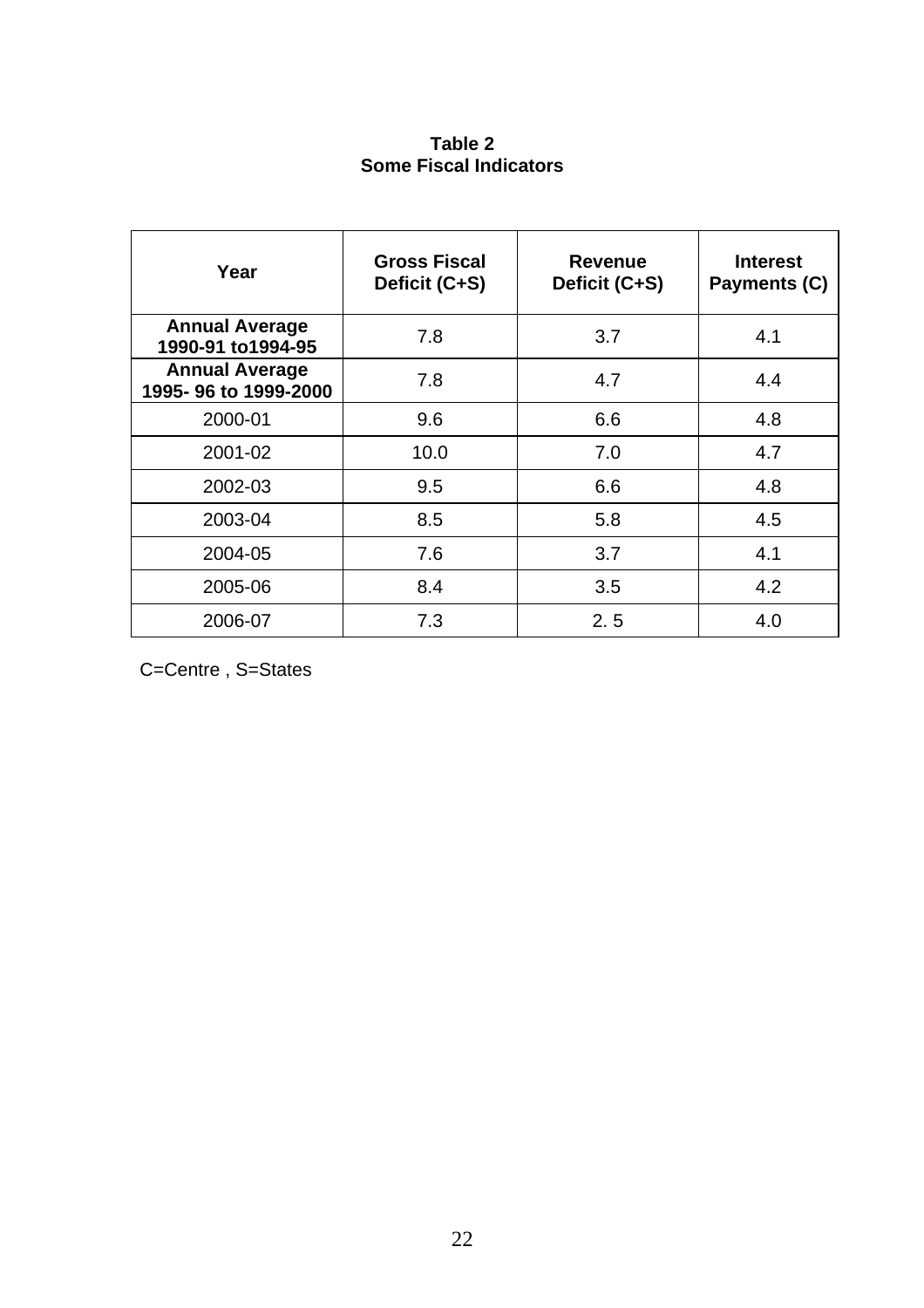| <b>Fiscal Yr</b> | <b>Rs/US \$</b> | <b>Nominal</b><br><b>Effective</b><br>Exch. Rate* | <b>Real Effective</b><br>Exch. Rate** | Foreign exchange<br>Reserves (US \$ bn) |  |  |
|------------------|-----------------|---------------------------------------------------|---------------------------------------|-----------------------------------------|--|--|
| 1993-94          | 31.4            | 100.0                                             | 100.0                                 | 19.3                                    |  |  |
| 1994-95          | 31.4            | 98.2                                              | 104.9                                 | 25.2                                    |  |  |
| 1995-96          | 33.5            | 90.9                                              | 100.1                                 | 21.7                                    |  |  |
| 1996-97          | 35.5            | 89.0                                              | 98.9                                  | 26.4                                    |  |  |
| 1997-98          | 37.2            | 92.0                                              | 103.0                                 | 29.4                                    |  |  |
| 1998-99          | 42.0            | 90.3                                              | 94.3                                  | 32.5                                    |  |  |
| 1999-00          | 43.3            | 90.4                                              | 95.3                                  | 38.0                                    |  |  |
| 2000-01          | 45.7            | 90.1                                              | 98.7                                  | 42.3                                    |  |  |
| 2001-02          | 45.7            | 89.1                                              | 98.6                                  | 54.1                                    |  |  |
| 2002-03          | 48.4            | 87.0                                              | 96.0                                  | 76.1                                    |  |  |
| 2003-04          | 45.6            | 87.9                                              | 99.1                                  | 113.0                                   |  |  |
| 2004-05          | 44.9            | 88.4                                              | 98.3                                  | 141.5                                   |  |  |
| 2005-06          | 44.3            | 91.2                                              | 100.8                                 | 151.6                                   |  |  |

**Table 3 Exchange Rates of the Indian Rupee** 

\* 36 Currency export based (base 1993-94=100)

 $**$  36 Currency export based (base 1993-94 = 100)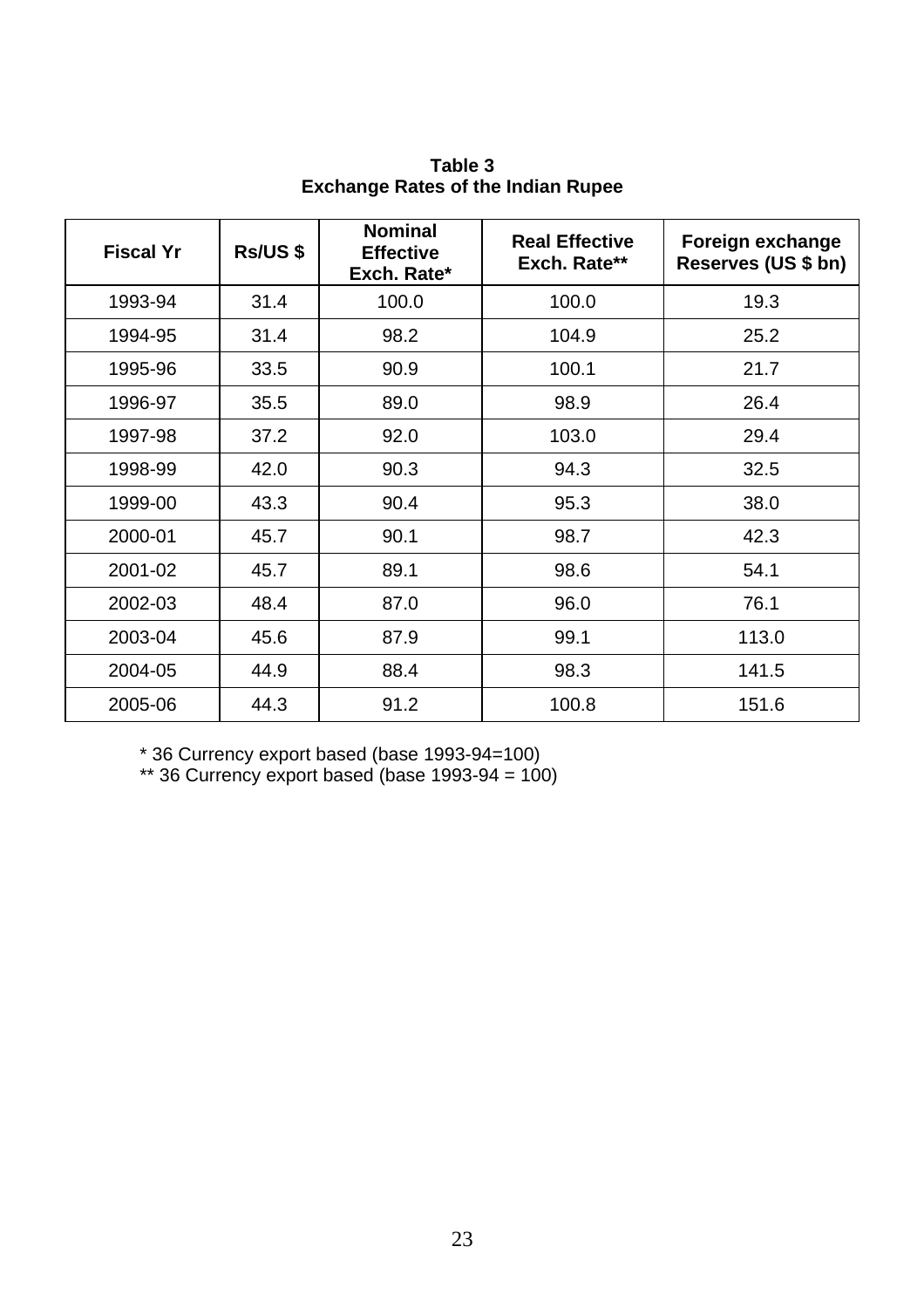|                                                | <b>RMC</b> | <b>NFAC</b> | <b>NDAC</b> | <b>NDA/RM</b> |  |  |
|------------------------------------------------|------------|-------------|-------------|---------------|--|--|
| <b>Annual Average 1990-</b><br>91 to 1994-95   | 183        | 137         | 46          | 74            |  |  |
| <b>Annual Average 1995-</b><br>96 to 1999-2000 | 222        | 182         | 40          | 50            |  |  |
| 2000-01                                        | 227        | 313         | $-86$       | 35            |  |  |
| 2001-02                                        | 347        | 668         | $-321$      | 22            |  |  |
| 2002-03                                        | 309        | 942         | $-633$      | 3             |  |  |
| 2003-04                                        | 675        | 1262        | $-588$      | $-11$         |  |  |
| 2004-05                                        | 526        | 1284        | $-758$      | $-25$         |  |  |
| 2005-06                                        | 839        | 602         | 237         | $-17$         |  |  |

**Table 4 Sources of Reserve Money Growth (Rs bn)**

RMC: Changes in reserve money

NFAC: Changes in net foreign exchange assets of RBI

NDAC: Changes in net domestic assets of RBI